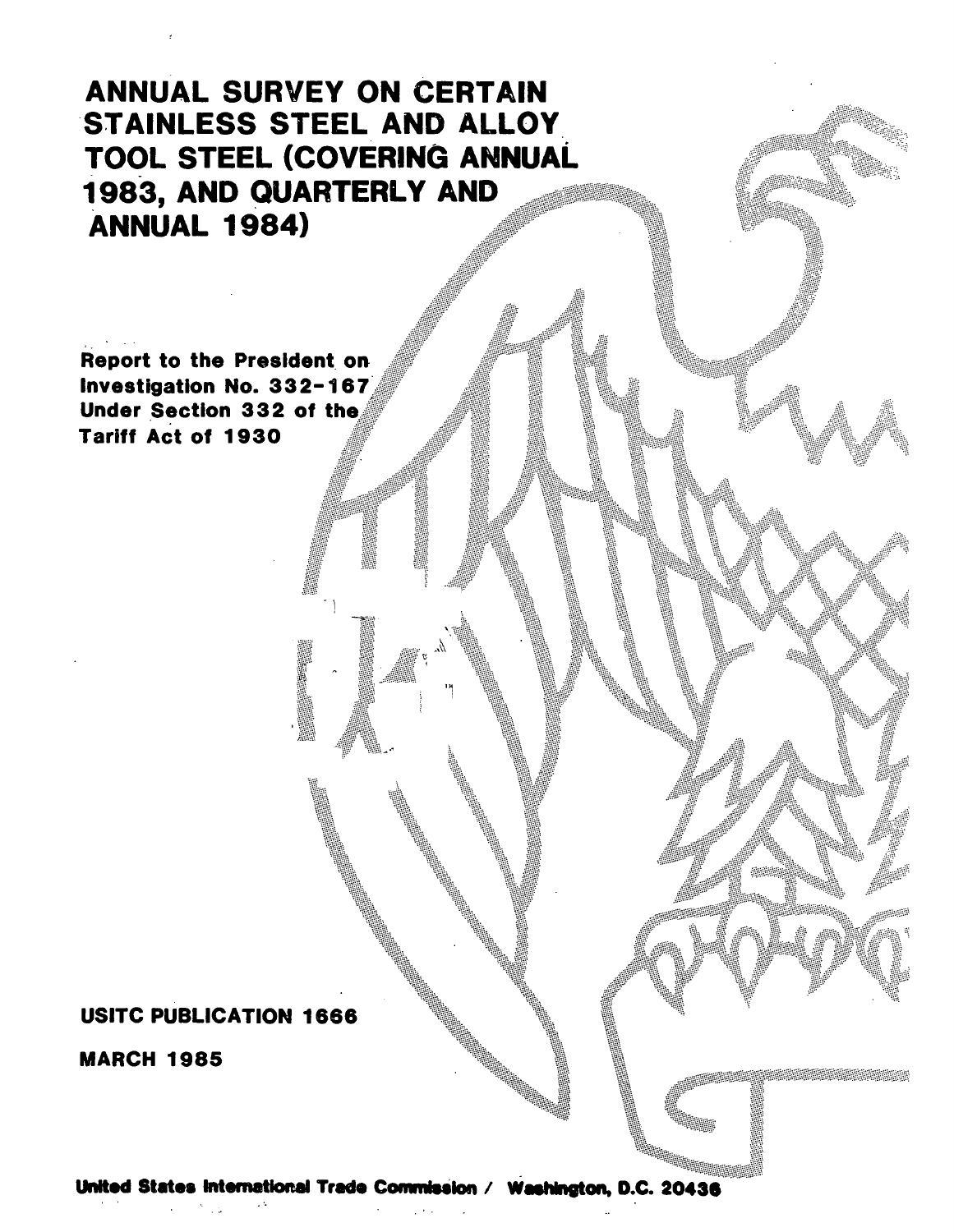# **UNITED STATES INTERNATIONAL TRADE COMMISSION**

# **COMMISSIONERS**

 $\mathcal{L}^{\mathcal{L}}(\mathcal{L}^{\mathcal{L}})$  and  $\mathcal{L}^{\mathcal{L}}(\mathcal{L}^{\mathcal{L}})$ 

**Paula Stern, Chairwoman Susan W. Llebeler, Vice Chairman** . **Alfred E. Eckes Seeley G. Lodwick David a. Rohr** 

This report was prepared by

Nancy Fulcher Vincent DeSapio

Metals Branch Minerals and Metals Division

Office of Industries Vern Simpson, Acting Director

**Address all communications to Kenneth R.\_ Mason, Secretary to the Commission United States International Trade Commission ·w ashington, D.C 20436** 

 $\mathcal{F}(\mathcal{F})$  and  $\mathcal{F}(\mathcal{F})$  and  $\mathcal{F}(\mathcal{F})$  are  $\mathcal{F}(\mathcal{F})$  .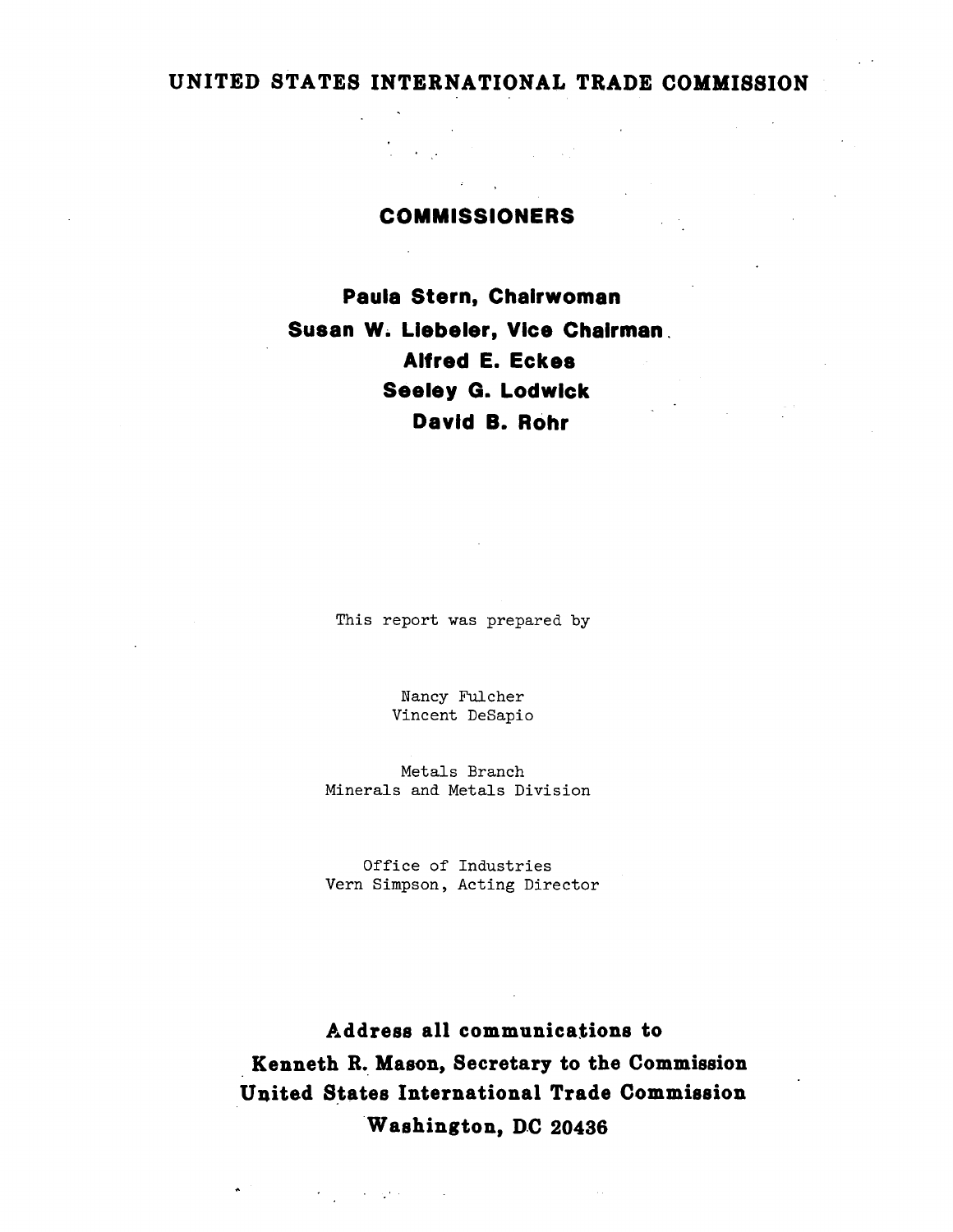ANNUAL REPORT ON CERTAIN STAINLESS STEEL AND ALLOY TOOL STEEL

#### Highlights

- 0 U.S. PRODUCERS' CAPACITY decreased 4 percent from 1,643,452 tons in 1983 to 1,580,700 tons in 1984.
- o U.S. PRODUCERS' UNFILLED ORDERS decreased \*\*\* percent from 242,076 tons on December 31, 1983 to XX<del>X</del> tons on December 31, 1984.
- 0 U.S. PRODUCERS' END-OF-PERIOD INVENTORIES increased 4 percent from 244,861 tons on December 31, 1983 to 253,988 tons on December 31, 1984.
- o U.S. PRODUCERS' SALES increased 7 percent from \$3.0 billion during 1983 to \$3.2 billion during 1984, while NET PROFIT BEFORE TAXES rose to \$264.6 million during 1984 compared to \$102.8 million during 1983.
- o U.S. CAPITAL EXPENDITURES equaled \$140 million *11* in 1983 and fell · · to \$86 million in 1984~ These expenditures are projected to rise to \$157 million in 1985, fall to \$151 million in 1986, then rise to \$160 million in 1987.
- o U.S. EXPENDITURES ON RESEARCH AND DEVELOPMENT equaled \$23 million in 1983 and increased to \$25 million in 1984. These expenditures are projected to fall to \$23 million in 1985, then rise in 1986 and 1987 to \$24 million and \$25 million, respectively.

1/ Includes  $***$  million purchase by Jones & Laughlin of Crucible's Midland, PA plant.

#### U.S. producers' capacity

Data on producers' capacity indicate decreases in capacity for the production of stainless flat rolled products and bar between 1983 and 1984, but increases in capacity for stainless wire rod and alloy tool steel production.

### U.S. producers' unfilled orders and inventories

Data on· producers' unfilled orders indicate increases in such orders for stainless steel plate and alloy·tool steel products between December 31, 1983 and December 31, 1984. There were decreases of at least 25 percent in orders for stainless steel sheets and strip, bar, and wire rod during this period.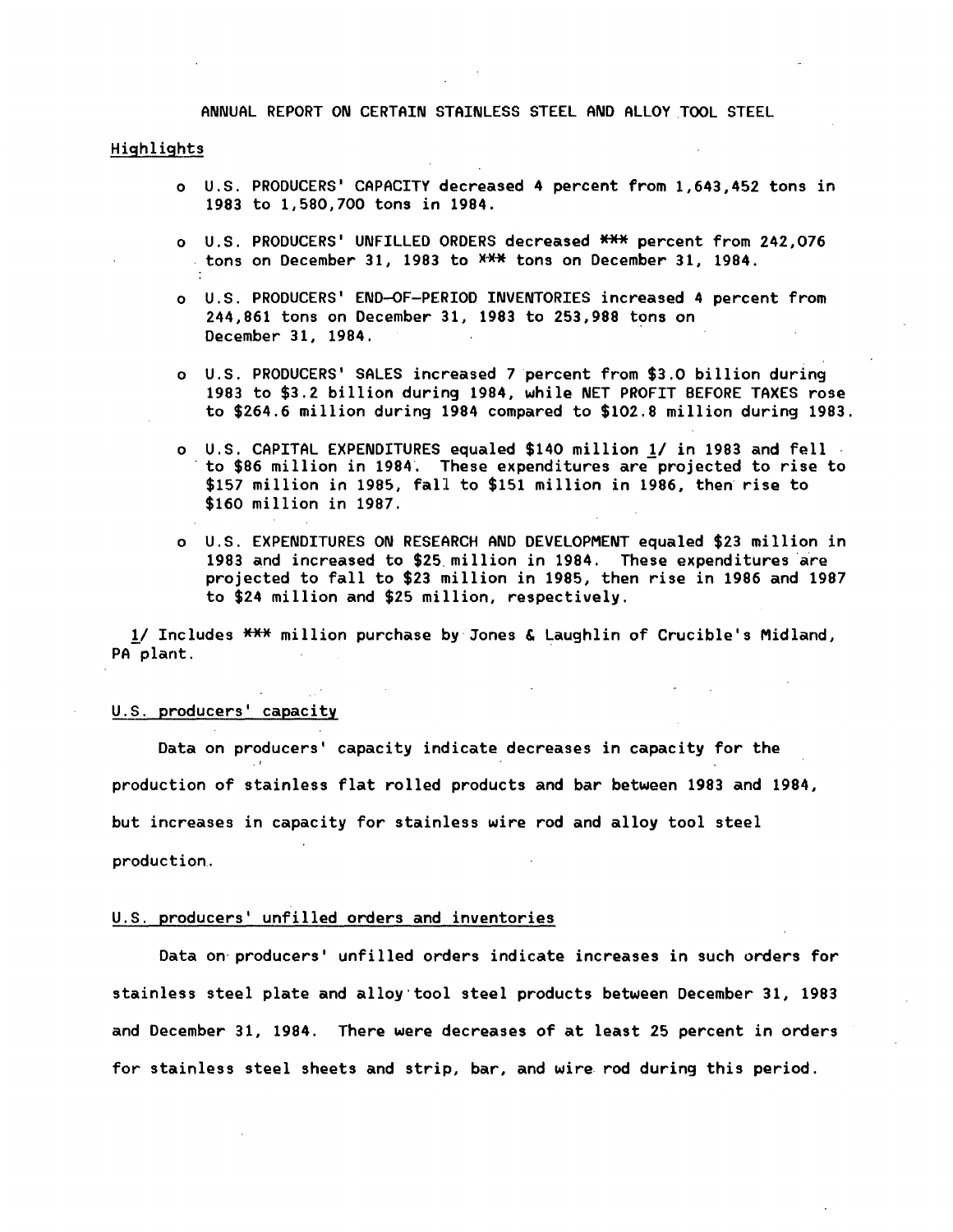Data on inventories showed increasing inventories for all products between December 31, 1983 and December 31, 1984, except for stainless steel sheets and strip.

## U.S. producers' sales and net profit before taxes

Data on U.S. producers' sales indicate that the primary factor behind the sales increase for 1984 was an increase in sales of stainless steel sheet and strip, which accounted for almost 44 percent of total net sales; Sales of all products improved during this period. The net profit increase for producers was primarily attributable to increased profits among producers of stainless sheet and strip, bar, and alloy tool steel products. Four product groupings showed profits in 1984, and wire rod producers narrowed net losses.

## U.S. capital expenditures

Data on capital expenditures indicate that these expenditures fell between 1983 and 1984 due principally to reduced spending for machinery, equipment, and fixtures. Capital expenditures for the production of stainless sheets and strip, plate, bar and alloy tool steel experienced decreases in 1984, while spending on wire rod operations rose in 1984. Capital expenditures are projected to rise between 1985 and 1987, with the largest expenditures to be centered on rolling and finishing operations for stainless bar, and sheets and strip. Capital expenditures are principally designed to lower costs and increase productivity, according to questionnaire responses, in order to make specialty steel products more competitive both in domestic and foreign markets.

 $\mathfrak{p}$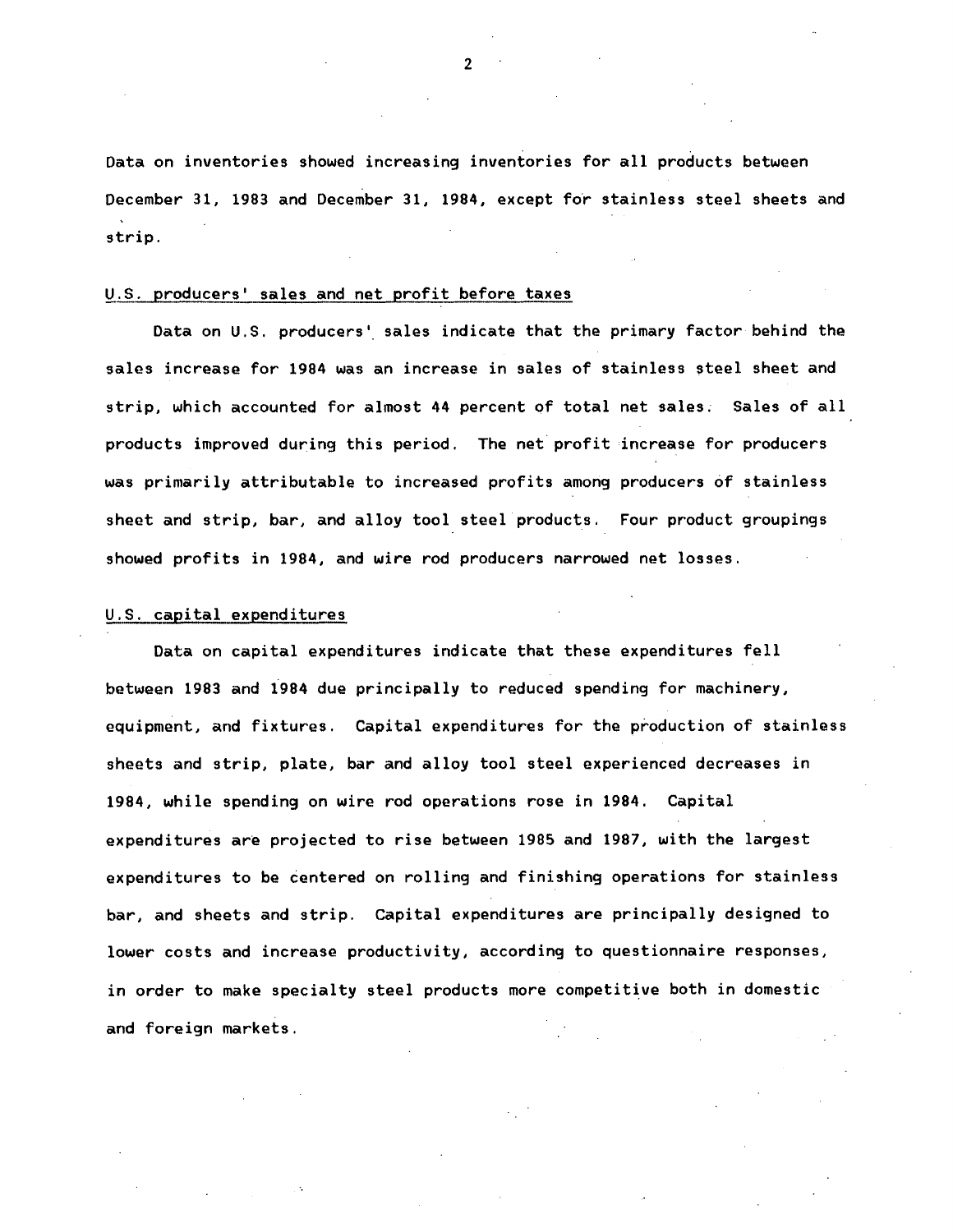For 1984, four of the five product areas covered in the survey realized positive capital expenditures/cash flow ratios; this is an improvement over 1983, when three of five product categories showed negative ratios.

#### U.S. research and development expenditures

U.S. expenditures on research and development for products subject to relief rose between 1983 and. 1984 as such spending for stainless sheets and strip, wire rod, and alloy tool steel increased, while spending for stainless plate and bar declined in 1984. Research and development expenditures are projected to fall in 1985, then rise in 1986 and 1987. Most R & D expenditures have been, and will be made, for the production of new and improved products.

In 1984, research and development expenditures as a share of net sales increased for stainless steel sheets and strip from that reported in 1983; the ratio for all other product categories fell; however, from the 1983 level.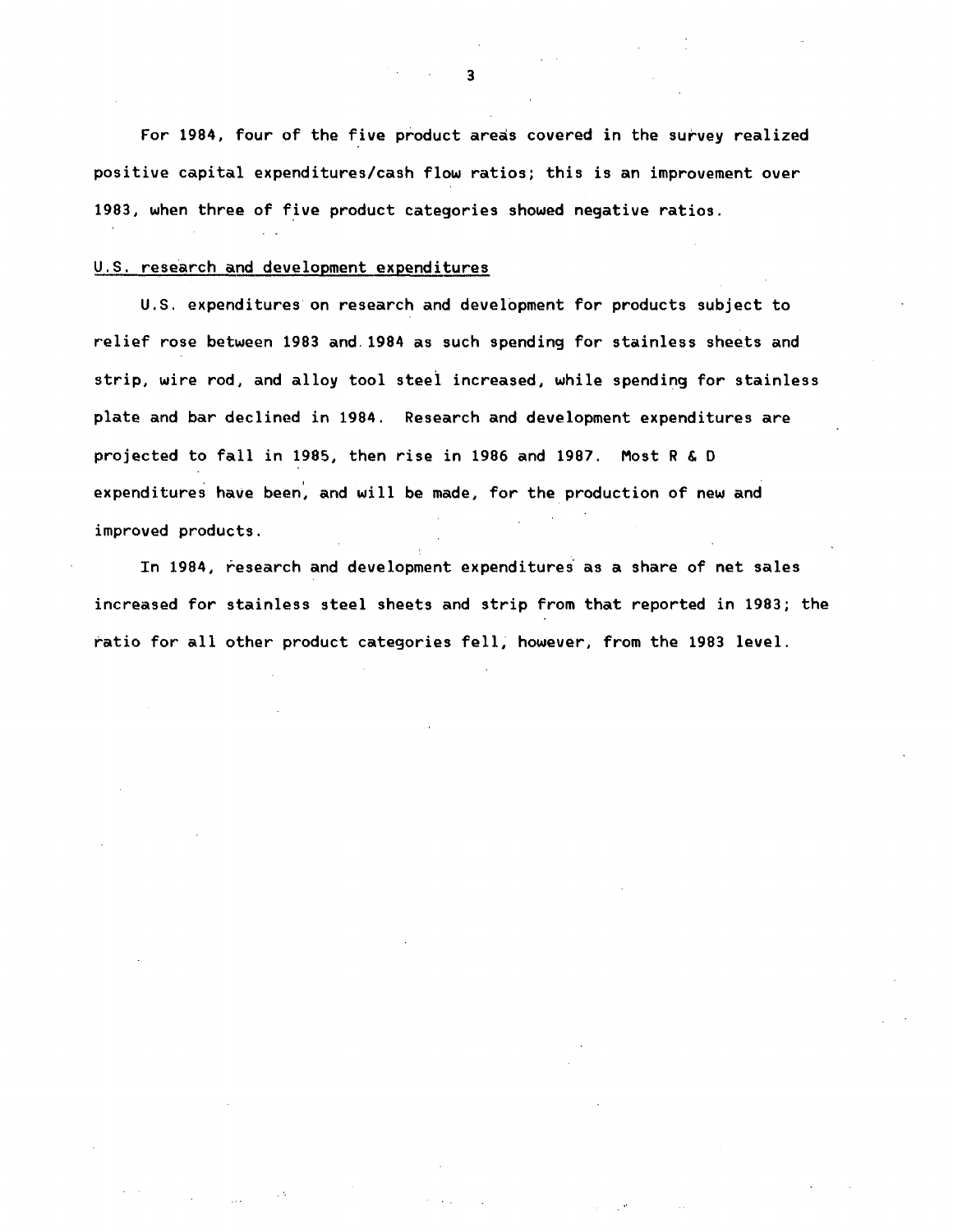# Table 1.-Certain stainless steel and alloy tool steel: U.S. producers' capacity, by products, 1983-84

 $\mathbf{r}$ 

 $\sim 10$ 

| Item                                                                                                                                                                                                                                                                                        | 1983                                                         | 1984                                               |
|---------------------------------------------------------------------------------------------------------------------------------------------------------------------------------------------------------------------------------------------------------------------------------------------|--------------------------------------------------------------|----------------------------------------------------|
| Certain stainless steel and alloy tool steel products--: 1,643,452 : 1,580,700<br>Stainless steel sheets and strip continuous control in the state of the state of the state of the State of the<br>Stainless steel wire rod<br>Alloy tool steel, all forms-------------------------------- | 225.139:<br>974,700:<br>234,600 :<br>46,600 :<br>$162,413$ : | 170,900<br>879,100<br>201,500<br>63,800<br>265,400 |

Source: Compiled from data submitted in response to questionnaires of the U.S. International Trade Commission.  $\label{eq:2.1} \frac{1}{2} \int_{\mathbb{R}^3} \frac{1}{\sqrt{2}} \, \mathrm{d} \mu \, \mathrm{d} \mu \, \mathrm{d} \mu \, \mathrm{d} \mu \, \mathrm{d} \mu \, \mathrm{d} \mu \, \mathrm{d} \mu \, \mathrm{d} \mu \, \mathrm{d} \mu \, \mathrm{d} \mu \, \mathrm{d} \mu \, \mathrm{d} \mu \, \mathrm{d} \mu \, \mathrm{d} \mu \, \mathrm{d} \mu \, \mathrm{d} \mu \, \mathrm{d} \mu \, \mathrm{d} \mu \, \mathrm{d} \mu \, \mathrm{d} \mu \,$  $\mathcal{L}(\mathcal{A})$  and  $\mathcal{L}(\mathcal{A})$  .  $\mathcal{A}=\frac{1}{2}\mathcal{A}^{\dagger}$  .  $\mathcal{L}_{\text{max}}$  and  $\mathcal{L}_{\text{max}}$  $\sim 10^{-1}$ 

 $\mathcal{L}^{\mathcal{L}}(\mathcal{L}^{\mathcal{L}})$  and  $\mathcal{L}^{\mathcal{L}}(\mathcal{L}^{\mathcal{L}})$ Table 2.-Certain stainless steel and alloy tool steel: U.S. producers' unfilled orders, by products, by specified periods, 1983 and 1984

|                         |                          | (In short tons)                         |                               |                                                                |       |
|-------------------------|--------------------------|-----------------------------------------|-------------------------------|----------------------------------------------------------------|-------|
| Period                  | Stainless<br>steel plate | Stainless<br>steel sheets:<br>and strip | <b>Stainless</b><br>steel bar | : Stainless : Alloy tool<br>: steel wire : steel, all<br>rod   | forms |
| 1983:                   |                          |                                         |                               | $\mathbf{r}=\frac{1}{2}+\frac{1}{2}$ .<br>$\rightarrow \infty$ |       |
|                         | 10.008:                  | 189,249                                 | 20,730:                       | 16,262:                                                        | 5,827 |
| 1984:                   |                          |                                         |                               |                                                                |       |
| March $31$ — $\cdots$ : | $14, 113$ :              | 166,962:                                | 18,357:                       | *** :                                                          | 7.921 |
|                         | 11,590:                  | $123,705$ :                             | $18,326$ :                    | X <del>XX</del> :                                              | 8.122 |
| $Sept. 30$              | 13,684:                  | 109,537                                 | 17,381:                       | *** :                                                          | 7.286 |
| Dec. $31$ — $-$ :       | 17,987:                  | 120.157:                                | 15,495:                       | <b>XXX .</b>                                                   | 6,746 |
|                         |                          |                                         |                               |                                                                |       |

Source: Compiled from data submitted in response to questionnaires of the U.S. International Trade Commission.  $\mathcal{A}$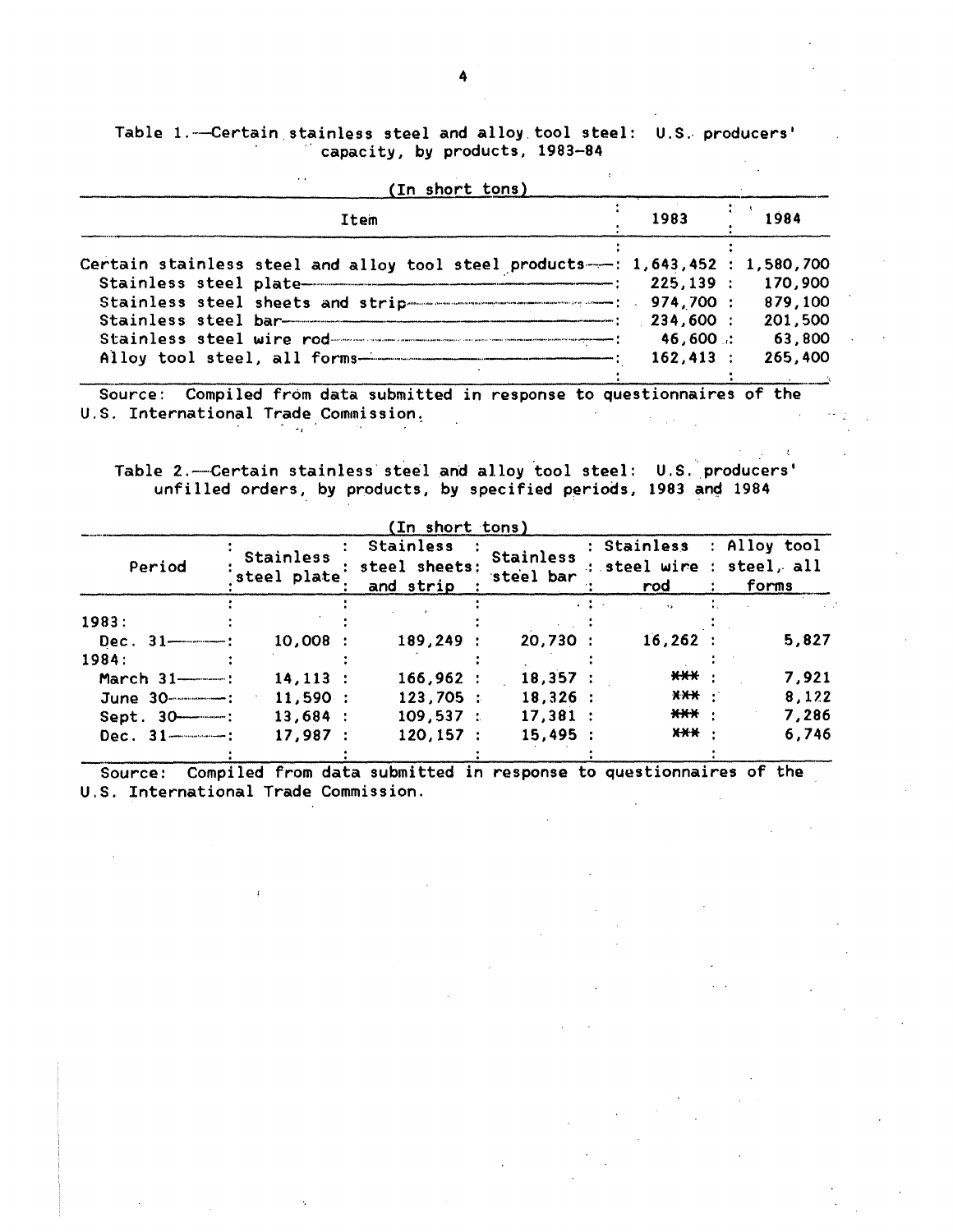Table 3.--Certain stainless steel and alloy tool steel: U.S. producers' end-of-period inventories, by products, by specified periods, 1983 and 1984

 $\ddot{\phantom{a}}$ 

|                      | (In short tons)                 |                                         |                               |                    |                                                  |  |  |  |  |  |
|----------------------|---------------------------------|-----------------------------------------|-------------------------------|--------------------|--------------------------------------------------|--|--|--|--|--|
| Period               | <b>Stainless</b><br>steel plate | Stainless<br>steel sheets:<br>and strip | <b>Stainless</b><br>steel bar | : Stainless<br>rod | : Alloy tool<br>steel wire : steel, all<br>forms |  |  |  |  |  |
| 1983:                |                                 |                                         |                               |                    |                                                  |  |  |  |  |  |
| Dec. $31$ ———:       | 20,118:                         | $139,813$ :                             | 42,931:                       | 4,892 :            | 37,107                                           |  |  |  |  |  |
| 1984:                |                                 |                                         |                               |                    |                                                  |  |  |  |  |  |
|                      | 17.341:                         | 154, 354:                               | 44,002 :                      | 9,131:             | 39,743                                           |  |  |  |  |  |
| June 30------------- | 19,732:                         | 153,008:                                | 45,303:                       | 9,026:             | 39,147                                           |  |  |  |  |  |
| $Sept. 30$ — $:$     | 19,578:                         | 126,832:                                | 45,497 :                      | 8.931:             | 40,882                                           |  |  |  |  |  |
| Dec. $31$ — — :      | 23,429:                         | 134,878:                                | 47,141:                       | 7,334:             | 41,206                                           |  |  |  |  |  |
|                      |                                 |                                         |                               |                    |                                                  |  |  |  |  |  |

Source: Compiled from data submitted in response to questionnaires of the U.S. International Trade Commission.  $\mathcal{L}^{\pm}$  .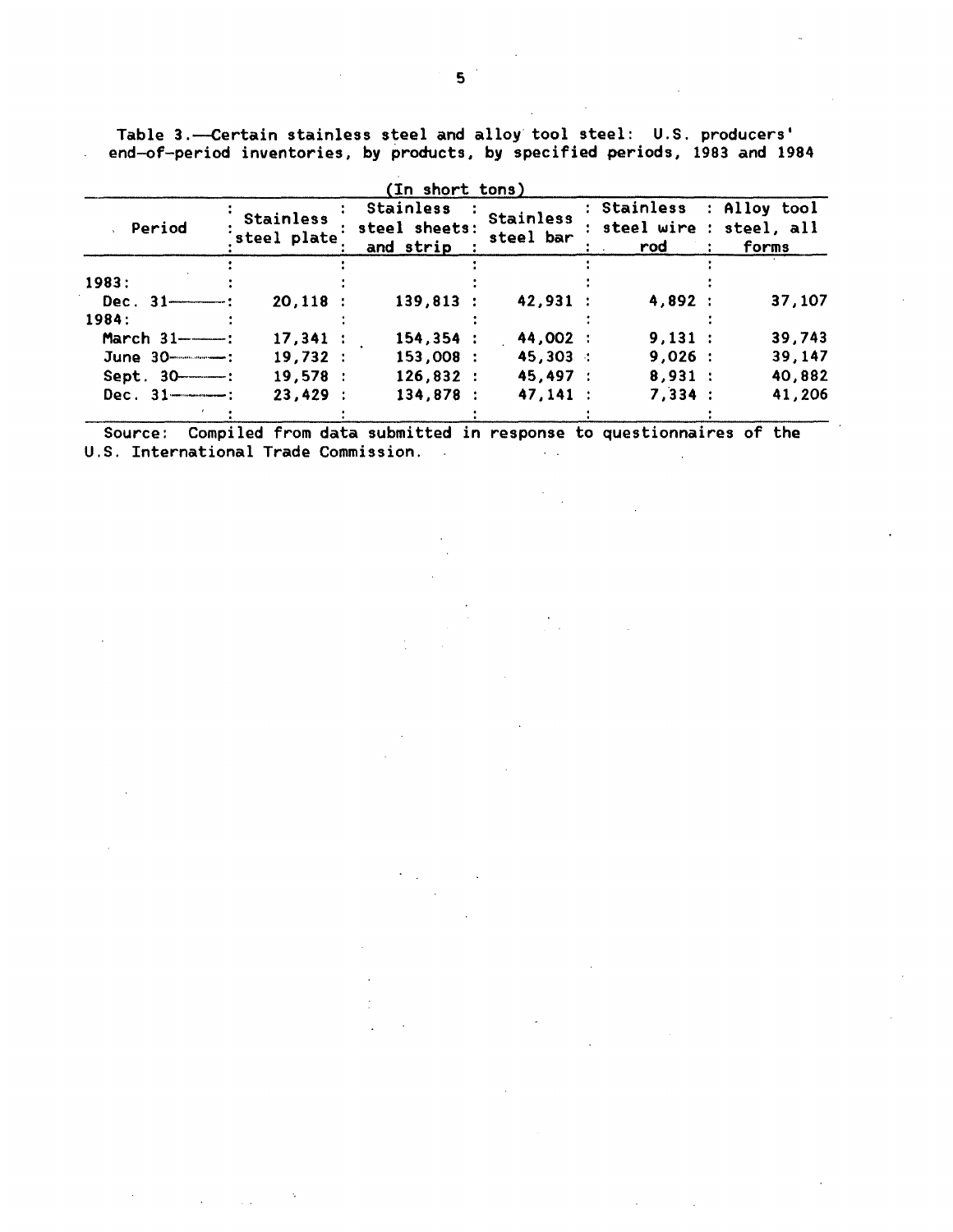|                  |                                                                                                                                                                                                                                                                                              | (In thousands of dollars)                  |                                                           |                                                                     |                                                                                                          |                                                                             |                                            |
|------------------|----------------------------------------------------------------------------------------------------------------------------------------------------------------------------------------------------------------------------------------------------------------------------------------------|--------------------------------------------|-----------------------------------------------------------|---------------------------------------------------------------------|----------------------------------------------------------------------------------------------------------|-----------------------------------------------------------------------------|--------------------------------------------|
| Line :<br>No. :  | Item                                                                                                                                                                                                                                                                                         | Year<br>1983                               | 1984                                                      | 1984                                                                | : Jan-Mar. : Apr-June : July-Sept. : Oct-Dec. :<br>1984<br>$\mathcal{L}^{\text{max}}$                    | 1984                                                                        | Year<br>1984                               |
| 2:               | $:$ NET SALES:<br>Excluding intracompany and intercompany transfers—: $3,017,642$ : $862,572$ : $875,780$ :<br>1:<br>Intracompany and intercompany tranfers------------------- 30,094<br>Total net sales (lines 1 and 2) --------------------------- : 3,047,736                             |                                            | : 18,761<br>: 881,333                                     | $: 15,887$ :<br>$: 891.667$ :                                       | 711,077<br>17,669<br>728,746                                                                             | : 721,282<br>: 11,666 : 63,983<br>: 732.948 : 3.234.694                     | : 3,170,711                                |
|                  | 4 : COST OF GOODS SOLD (including intracompany and<br>$5$ : GROSS PROFIT OR (LOSS) (line 3 less line 4)---------------<br>6 : GENERAL, SELLING, AND ADMINISTRATIVE EXPENSES-----------<br>7 : NET OPERATING PROFIT OR (LOSS) (line 5 less line 6)--: 132,860<br>: OTHER INCOME OR (EXPENSE): | 358,095<br>225,235                         | : 731,619<br>: 149,714<br>: 52,652<br>$\therefore$ 97,062 | $: 733,510$ :<br>$: 158,157$ :<br>$\therefore$ 103.388 $\therefore$ | 622,268<br>106,478<br>$54,769$ : 53,667                                                                  | : 620.039<br>: 112,909 :<br>56,567:<br>$\sim 10^{-11}$<br>52.811 : 56.342 : | 2,707,436<br>527,258<br>216,029<br>311,229 |
| 8:<br>9:<br>10 : | Net interest income or (expense) ---------------------<br>Total other income or (expense) (lines 8 and 9)-:<br>11 : NET PROFIT OR (LOSS) BEFORE TAXES (line 7 plus                                                                                                                           | $(31,808)$ :<br>$1,776$ :<br>$(30, 032)$ : | $1,738$ :                                                 | 292 :                                                               | $(9,651)$ : $(10,759)$ : $(10,591)$ : $(10,284)$ :<br>$(7,913)$ : $(10,467)$ : $(13,015)$ : $(13,608)$ : | $(2,424)$ : $(3,324)$ :                                                     | (41, 285)<br>(5, 344)<br>(46, 629)         |
|                  | 12 : Depreciation and amortization-                                                                                                                                                                                                                                                          | 102,828<br>78,425                          | 89,149 :<br>17,602<br>$\mathcal{L}$                       | $18,052$ :<br>$\sim 200$                                            | 92,921 : 39,796 :<br>17,459<br>$\sim$ 1.                                                                 | 42,734 :<br>18,140:                                                         | 1264,600<br>71,253                         |

## Table 4.~Selected financial data of U.S. producers on their overall stainless steel and/or alloy tool steel operations, 1983-84, and by specified periods, 1984

Source: Compiled from data submitted in response to questionnaires of the U.S. International Trade Commission.

 $\sigma$ 

and strategies of the control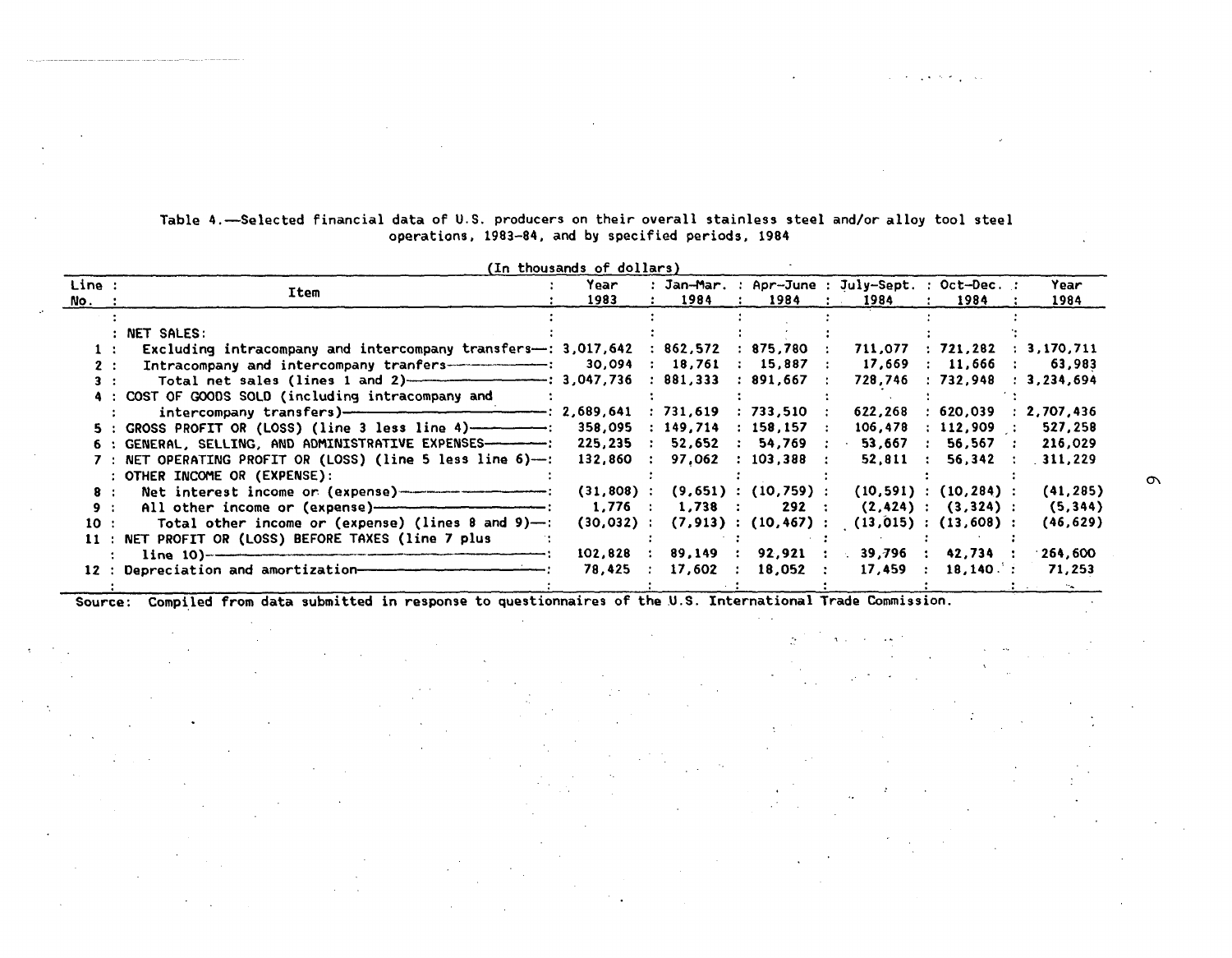|                   |                                                                | (In thousands of dollars) |              |                            |                                                         |                     |              |
|-------------------|----------------------------------------------------------------|---------------------------|--------------|----------------------------|---------------------------------------------------------|---------------------|--------------|
| Line :<br>$No.$ : | Item                                                           | Year<br>1983              | 1984         | 1984                       | : Jan-Mar. : Apr-June : July-Sept. : Oct-Dec. :<br>1984 | 1984                | Year<br>1984 |
|                   |                                                                |                           |              |                            |                                                         |                     |              |
|                   | : NET SALES:                                                   |                           |              |                            |                                                         |                     |              |
| $\mathbf{1}$ :    | Excluding intracompany and intercompany transfers- $\div$ :    | 207,069                   | 56,053       | 59,012                     | 53,020                                                  | 53,820              | 221,905      |
| 2:                |                                                                |                           |              |                            |                                                         |                     |              |
|                   | Total net sales (lines 1 and 2)----------------------          | 207,069                   | 56,053       | 59,012<br>$\sim$ 10 $\sim$ | 53,020                                                  | $53,820$ :          | 221,905      |
|                   | 4 : COST OF GOODS SOLD (including intracompany and             |                           |              |                            |                                                         |                     |              |
|                   |                                                                | 199,051                   | 50,795       | $51,938$ :                 | 50,046                                                  | 47,536 :            | 200, 315     |
|                   | 5 : GROSS PROFIT OR (LOSS) (line 3 less line 4)--------------  | 8,018                     | $5,258$ :    | 7.074:                     | 2,974                                                   | $6,284$ :           | 21,590       |
|                   | 6 : GENERAL, SELLING, AND ADMINISTRATIVE EXPENSES------------- | $13,884$ :                | 2.696:       | 2.640:                     | 2,760                                                   | 2,772<br>$\sim 100$ | 10,868       |
|                   | 7 : NET OPERATING PROFIT OR (LOSS) (line 5 less line 6)—:      | $(5, 866)$ :              | 2,562 :      | 4,434                      | 214                                                     | 3,512:              | 10,722       |
|                   | : OTHER INCOME OR (EXPENSE):                                   |                           |              |                            |                                                         |                     |              |
| 8.                |                                                                | $(4,301)$ :               | $(972)$ :    | (981):                     | $(1,029)$ :                                             | $(1,062)$ :         | (4,044)      |
| 9 :               |                                                                | $(2, 324)$ :              | (769):       | (759):                     | $(760)$ :                                               | (361):              | (2, 649)     |
| 10:               | Total other income or (expense) (lines 8 and 9)-:              | $(6, 625)$ :              | $(1, 741)$ : | $(1,740)$ :                | $(1, 789)$ :                                            | $(1, 423)$ :        | (6, 693)     |
|                   | 11 : NET PROFIT OR (LOSS) BEFORE TAXES (line 7 plus            |                           |              |                            |                                                         |                     |              |
|                   | $line 10$ )–                                                   | $(12, 491)$ :             | 821:         | 2,694                      | $(1, 575)$ :                                            | $2,089$ :           | 4,029        |
|                   | 12 : Depreciation and amortization-----                        | $1,897$ :                 | 1,120        | 1,234                      | 1,054                                                   | 915                 | 4,323        |

Table 5.-Selected financial data of U.S. producers on their stainless steel plate operations, 1983-84, and by specified periods, 1984

Source: Compiled from data submitted in response to questionnaires of the U.S. International Trade Commission.

-.J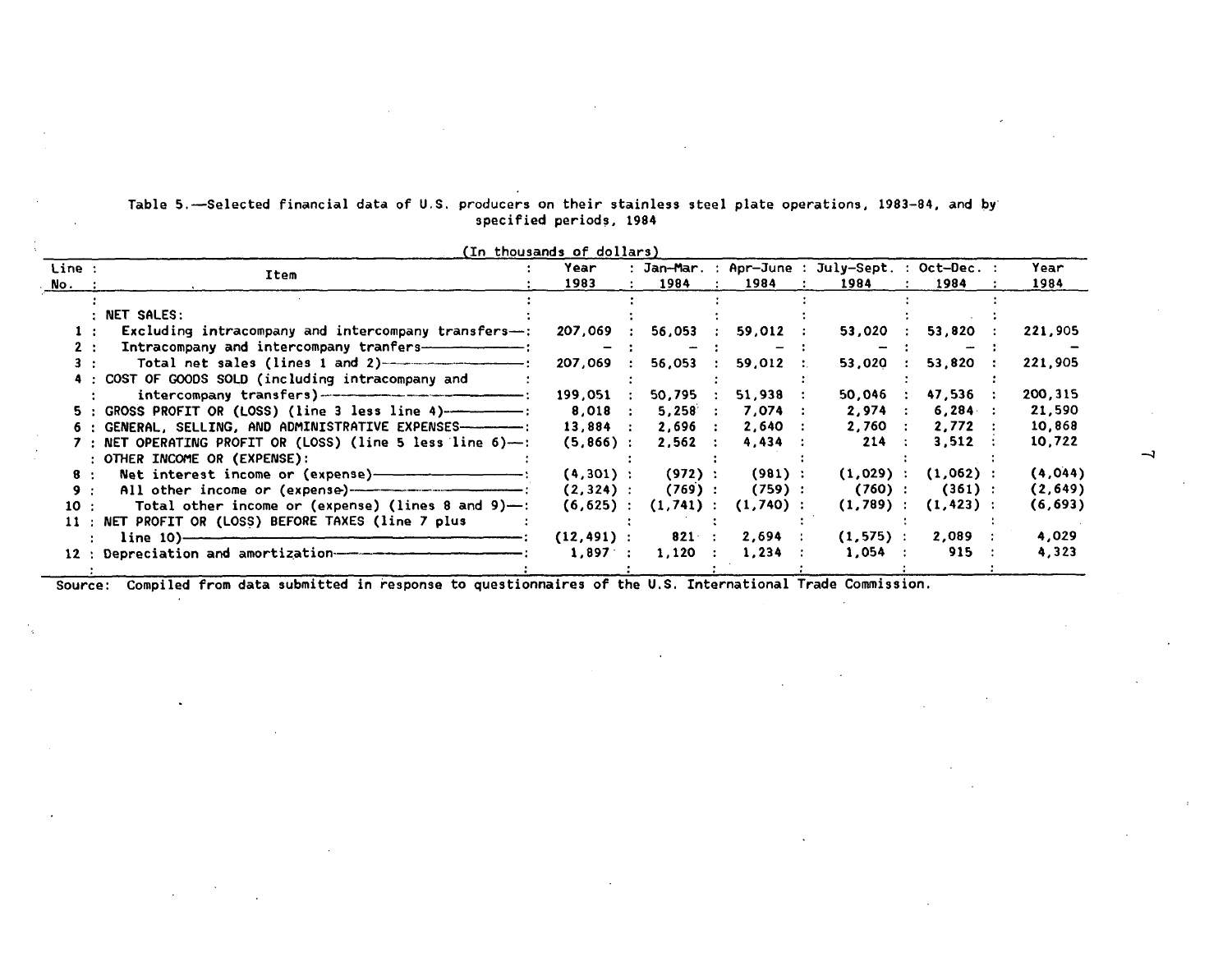| Table 6.-Selected financial data of U.S. producers on their stainless steel sheet and strip operations, 1983-84, |  |  |  |                                |  |  |  |
|------------------------------------------------------------------------------------------------------------------|--|--|--|--------------------------------|--|--|--|
|                                                                                                                  |  |  |  | and by specified periods, 1984 |  |  |  |

|                                                                                                 | (In thousands of dollars) |                         |                         |                                                         |                                 |                      |
|-------------------------------------------------------------------------------------------------|---------------------------|-------------------------|-------------------------|---------------------------------------------------------|---------------------------------|----------------------|
| Line :<br>Item<br>No. :                                                                         | Year<br>1983              | 1984                    | 1984<br>$\sim$ 1.       | : Jan-Mar. : Apr-June : July-Sept. : Oct-Dec. :<br>1984 | 1984<br>$\sim$ 100 $\sim$       | Year<br>1984         |
|                                                                                                 |                           |                         |                         |                                                         |                                 |                      |
| : NET SALES:                                                                                    |                           |                         |                         |                                                         |                                 |                      |
| Excluding intracompany and intercompany transfers-: $1,236,493 : 408,295 : 392,763 :$           |                           |                         |                         |                                                         | 307,332 : 296,979               | 1,405,369            |
| Intracompany and intercompany tranfers ————————: 9,563 : 3,403 : 3,263 :<br>2:                  |                           |                         |                         | 1,868                                                   | $\therefore$ 2,825 : 11,359     |                      |
| Total net sales (lines 1 and 2) ------------------------- : 1,246,056 : 411,698 : 396,026 :     |                           |                         |                         |                                                         | $309,200$ : 299,804 : 1,416,728 |                      |
| 4 : COST OF GOODS SOLD (including intracompany and                                              |                           |                         |                         |                                                         |                                 |                      |
| intercompany transfers)—————————————————————: 1,100,239 : 341,980 : 326,917 :                   |                           |                         |                         | 262,606                                                 | : 261,596                       | : 1,193,099          |
| 5 : GROSS PROFIT OR (LOSS) (line 3 less line 4) ------------- : 145,817 : 69,718 : 69,109 :     |                           |                         |                         | 46,594                                                  | : 38,208                        | 223,629<br>$\sim$ 1. |
| 6 : GENERAL. SELLING. AND ADMINISTRATIVE EXPENSES—————-:      41,711  :   12,201  :   11,805  : |                           |                         |                         | 10,927                                                  | $: 11,345$ :                    | 46,278               |
| 7 : NET OPERATING PROFIT OR (LOSS) (line 5 less line 6)-: 104,106 : 57,517 :                    |                           |                         | 57,304 :                |                                                         | 35,667 : 26,893 :               | 177.351              |
| : OTHER INCOME OR (EXPENSE):                                                                    |                           |                         |                         |                                                         |                                 |                      |
| 8 : Net interest income or (expense) ------------------------------                             | $(6, 178)$ :              |                         | $(4,524)$ : $(4,284)$ : |                                                         | $(3, 459)$ : $(3, 531)$ :       | (15, 798)            |
| 9:                                                                                              | $3,528$ :                 |                         | $(933)$ : $(829)$ :     |                                                         | $(1,502)$ : $(1,938)$ :         | (5, 202)             |
| Total other income or (expense) (lines 8 and 9)- $\rightarrow$ :<br>10:                         | $(2,650)$ :               |                         | $(5,457)$ : $(5,113)$ : |                                                         | $(4, 961)$ : $(5, 469)$ :       | (21,000)             |
| 11 : NET PROFIT OR (LOSS) BEFORE TAXES (line 7 plus                                             |                           |                         |                         |                                                         |                                 |                      |
|                                                                                                 | 101,456                   | $52,060$ :              | $52,191$ :              | $30,706$ :                                              | $21,394$ :                      | 156,351              |
| 12 : Depreciation and amortization-                                                             | 16,006                    | 5,555<br>$\mathbb{R}^n$ | $5,475$ :               | 5.062                                                   | $5,300$ :                       | 21,420               |

Source: Compiled from data submitted in response to questionnaires of the U.S. International Trade Commission..

 $\mathcal{L}$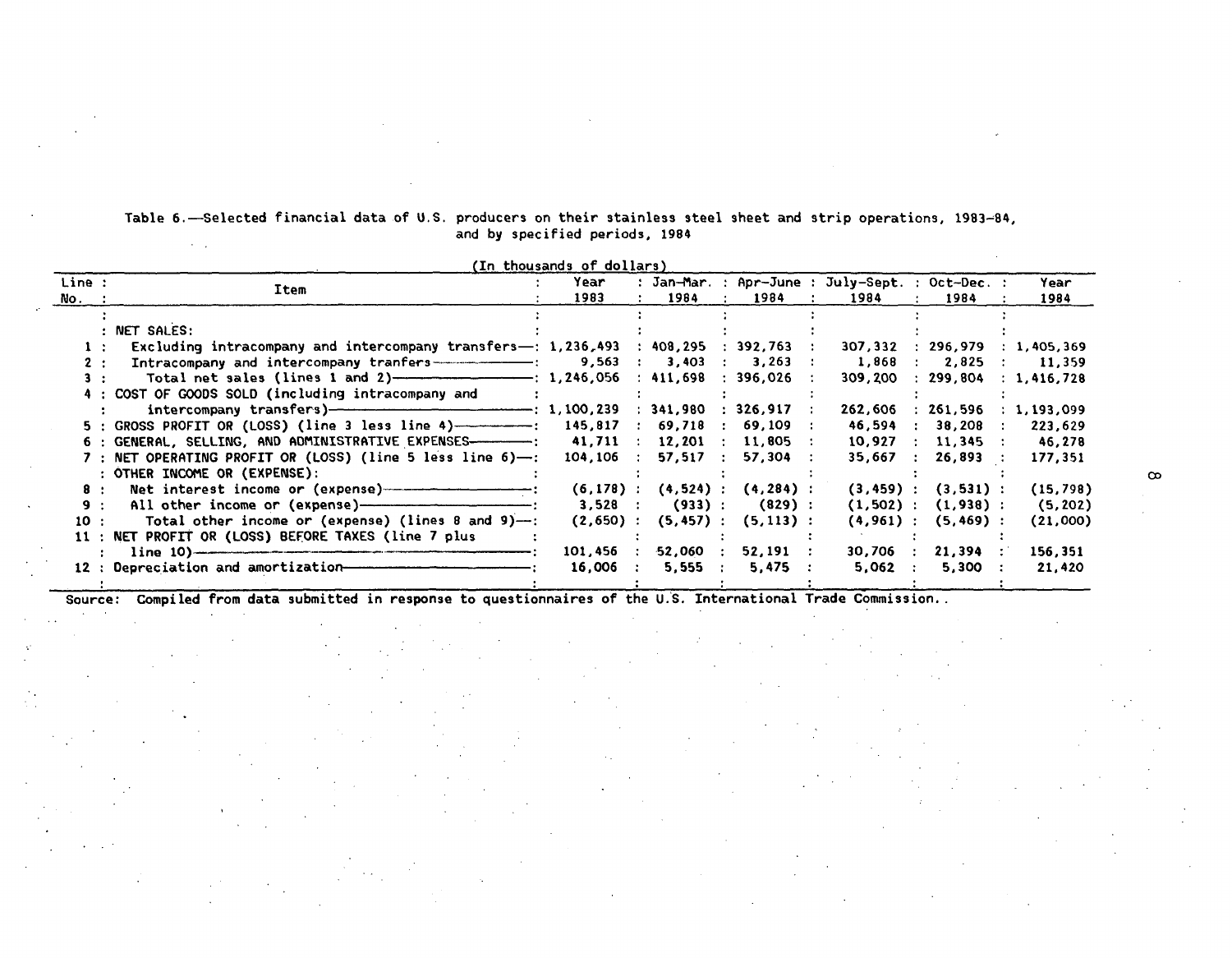| Table 7.—Selected financial data of U.S. producers on their stainless steel bar operations, 1983—84, and by |  |
|-------------------------------------------------------------------------------------------------------------|--|
| specified periods, 1984                                                                                     |  |

|        |                                                                                  | (In thousands of dollars) |                           |                                   |                                                 |                        |          |
|--------|----------------------------------------------------------------------------------|---------------------------|---------------------------|-----------------------------------|-------------------------------------------------|------------------------|----------|
| Line : |                                                                                  | Year                      |                           |                                   | : Jan-Mar. : Apr-June : July-Sept. : Oct-Dec. : |                        | Year     |
| No.    | Item                                                                             | 1983                      | 1984                      | 1984                              | 1984                                            | 1984<br>$\ddot{\cdot}$ | 1984     |
|        |                                                                                  |                           |                           |                                   |                                                 |                        |          |
|        | : NET SALES:                                                                     |                           |                           |                                   |                                                 |                        |          |
|        | Excluding intracompany and intercompany transfers- $\div$ 385,814 $\div$ 127,602 |                           |                           | $\div$ 136,400                    | 118,979                                         | : 124.652              | 507,633  |
| 2 :    | Intracompany and intercompany tranfers-------------------                        | 924                       | 798                       | $1,231$ :<br>$\mathbf{r}$         | 934                                             | 845                    | 3,808    |
| з.     | Total net sales (lines 1 and 2) $\overline{\hspace{2cm}}$                        | 386,738                   | : 128,400                 | $\therefore$ 137,631 $\therefore$ | 119,913                                         | : 125.497              | 511,441  |
|        | 4 : COST OF GOODS SOLD (including intracompany and                               |                           |                           |                                   |                                                 |                        |          |
|        |                                                                                  | 342.462                   | : 110.969                 | : 116, 394 :                      | 104,250                                         | : 106.491              | 438,104  |
|        |                                                                                  | 44,276                    | : 17,431                  | $\therefore$ 21,237 $\therefore$  | 15,663                                          | : 19,006               | 73,337   |
|        | 6 : GENERAL, SELLING, AND ADMINISTRATIVE EXPENSES--------------:                 | 56.935                    | 12,303<br><b>Contract</b> | $13.299$ :<br>$\sim$ 100 $\sim$   | 13.262                                          | 13.443                 | 52,307   |
|        | 7 : NET OPERATING PROFIT OR (LOSS) (line 5 less line 6)—:                        | $(12, 659)$ :             | 5.128                     | 7,938                             | $2,401$ :                                       | 5,563                  | 21,030   |
|        | : OTHER INCOME OR (EXPENSE):                                                     |                           |                           |                                   |                                                 |                        |          |
| 8:     |                                                                                  | $(6.229)$ :               | $(1,923)$ :               | $(2,343)$ :                       | $(2, 643)$ :                                    | $(2,575)$ :            | (9,484)  |
| 9:     |                                                                                  | $1.055$ :                 | $1,037$ :                 | 790 :                             | 72 :                                            | $(248)$ :              | 1,651    |
| 10:    | Total other income or (expense) (lines 8 and 9)--:                               | $(5, 174)$ :              |                           | $(886)$ : $(1,553)$ :             | $(2,571)$ :                                     | $(2, 823)$ :           | (7, 833) |
|        | 11 : NET PROFIT OR (LOSS) BEFORE TAXES (line 7 plus                              |                           |                           |                                   |                                                 |                        |          |
|        | $line 10$ = $10$ = $frac 1$                                                      | $(17, 833)$ .             | $4,242$ :                 | 6,385 :                           | $(170)$ :                                       | 2,740                  | 13,197   |
|        |                                                                                  | 15,014                    | 4,124                     | 4,218                             | 4.230:                                          | 3,969                  | 16,541   |
|        |                                                                                  |                           |                           |                                   |                                                 |                        |          |

 $\sim$ 

 $\sim$ 

 $\sim$ 

 $\sim$ 

Source: Compiled from data submitted in response to questionnaires of the U.S. International Trade Commission.

*\0* 

 $\omega \rightarrow 0$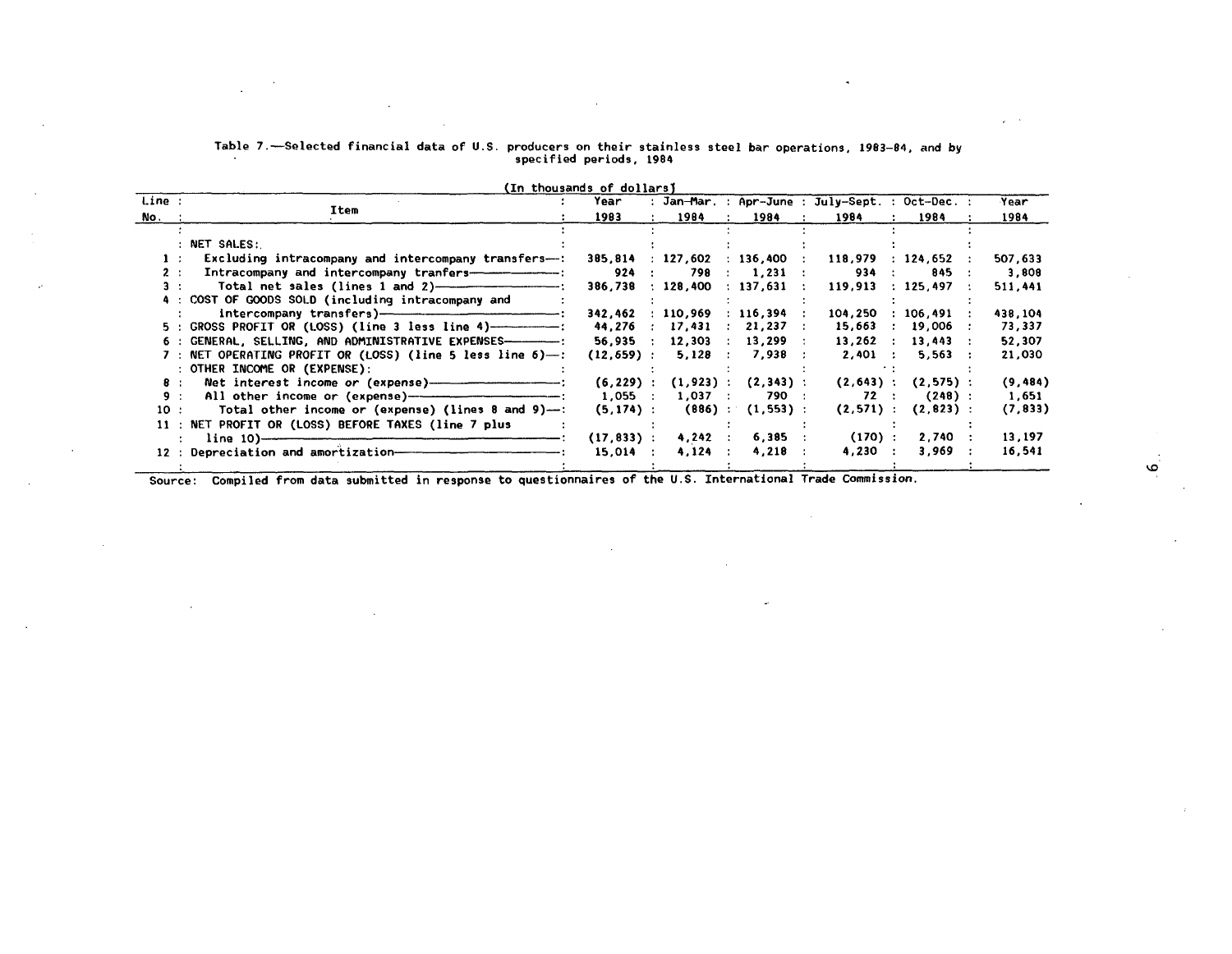# Table 8.~-Selected financial data of U.S. producers on their stainless steel wire rod operations, 1983-84, and by specified periods, 1984

 $\sim$ 

 $\mathcal{L}_{\mathcal{A}}$ 

 $\sim 100$ 

 $\alpha$ 

 $\ddot{\phantom{a}}$ 

|        |                                                                  | (In thousands of dollars) |                            |                          |                                                 |                         |          |  |
|--------|------------------------------------------------------------------|---------------------------|----------------------------|--------------------------|-------------------------------------------------|-------------------------|----------|--|
| Line : |                                                                  | Year                      |                            |                          | : Jan-Mar. : Apr-June : July-Sept. : Oct-Dec. : |                         | Year     |  |
| No. :  | Item                                                             | 1983                      | 1984                       | 1984                     | 1984                                            | 1984                    | 1984     |  |
|        |                                                                  |                           |                            |                          |                                                 |                         |          |  |
|        | NET SALES:                                                       |                           |                            |                          |                                                 |                         |          |  |
| 1 :    | Excluding intracompany and intercompany transfers---:            |                           | $61,454$ : 27,100 :        | $31,212$ :               |                                                 | 24,443 : 27,141         | 109,896  |  |
| 2:     | Intracompany and intercompany tranfers-----------------------    | $\overline{\phantom{a}}$  |                            |                          |                                                 |                         |          |  |
|        | Total net sales (lines 1 and 2) $\overline{\hspace{2cm}}$        |                           | 61,454 : 27,100            | $31,212$ :<br>$\sim 100$ | 24,443                                          | : 27.141                | 109,896  |  |
|        | 4 : COST OF GOODS SOLD (including intracompany and               |                           |                            |                          |                                                 |                         |          |  |
|        |                                                                  |                           | 64,968 : 27,146 :          | $30,254$ :               | $24,415$ :                                      | 25,554                  | 107,369  |  |
|        | $5$ : GROSS PROFIT OR (LOSS) (line 3 less line 4) $-$            | $(3,514)$ :               | $(46)$ :                   | 958 :                    | 28 :                                            | $1,587$ :               | 2,527    |  |
|        |                                                                  |                           | $2,235$ :                  | 2,495                    | 2,358 :                                         | $2,653$ :               | 9,741    |  |
|        | 7 : NET OPERATING PROFIT OR (LOSS) (line 5 less line 6)--:       |                           | $(11, 108)$ : $(2, 281)$ : | $(1, 537)$ :             |                                                 | $(2,330)$ : $(1,066)$ : | (7, 214) |  |
|        | : OTHER INCOME OR (EXPENSE):                                     |                           |                            |                          |                                                 |                         |          |  |
| 8 :    | Net interest income or (expense) ------------------------------- | $(1, 967)$ :              | *** :                      | ***                      | (897):                                          | $(802)$ :               | (2,958)  |  |
| 9:     |                                                                  | 49 :                      | *** :                      | *** :                    | $(133)$ :                                       | (54):                   | 1,416    |  |
| 10 :   | Total other income or (expense) (lines 8 and $9$ )--:            | $(1,918)$ :               | 860 :                      | $(516)$ :                | $(1,030)$ :                                     | $(856)$ :               | (1, 542) |  |
|        | 11 : NET PROFIT OR (LOSS) BEFORE TAXES (line 7 plus              |                           |                            |                          |                                                 |                         |          |  |
|        | $line 10$ $---$                                                  |                           | $(13,026)$ : $(1,421)$ :   | $(2,053)$ :              |                                                 | $(3,360)$ : $(1,922)$ : | (8,756)  |  |
|        |                                                                  | 2.509:                    | 825                        | 861 :                    | $834$ :                                         | 790                     | 3,310    |  |
|        |                                                                  |                           |                            |                          |                                                 |                         |          |  |

 $\sim$ 

 $\sim 10^{11}$  and  $\sim 10^{11}$ 

(In thousands of dollars)

Source: Compiled from data submitted in response to questionnaires of the U.S. International Trade Commission.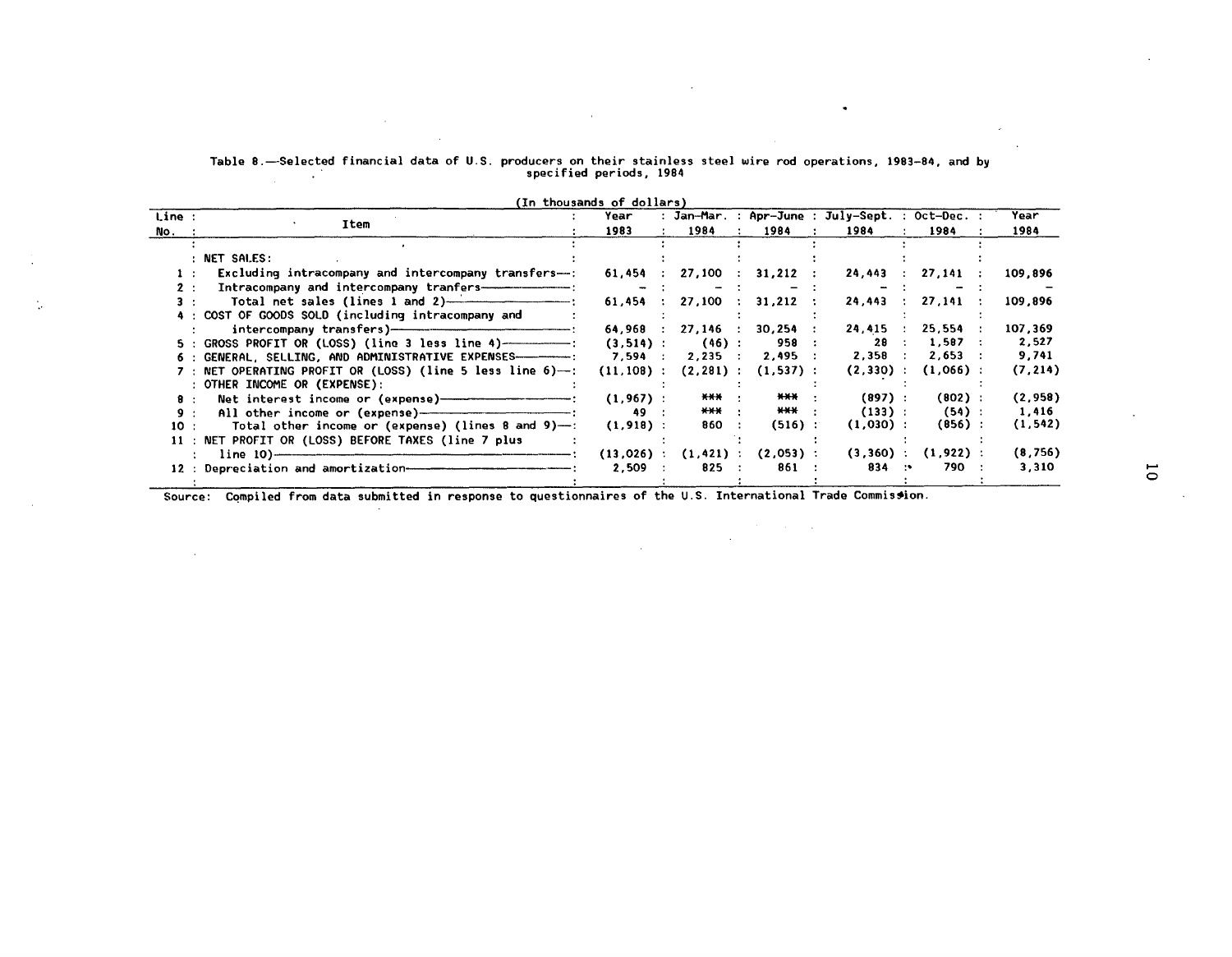|      | (In thousands of dollars)<br>Line :<br>: Jan-Mar. : Apr-June : July-Sept. : Oct-Dec. :<br>Year<br>Year<br>Item<br>No.<br>1984<br>1984<br>1984<br>1984<br>1983<br>1984<br>: NET SALES:<br>Excluding intracompany and intercompany transfers- $\leftarrow$ :<br>247,639<br>94,072 :<br>78,739 : 81,688<br>342,351<br>87,852<br>$\mathcal{L}$<br>Intracompany and intercompany tranfers--------------------------<br>2,272<br>492<br>860<br>561<br>478<br>2,391<br>2:<br>Total net sales (lines 1 and 2) $\overline{\phantom{a}}$ .<br>249,911<br>88,344<br>94,932 :<br>344,742<br>79,300<br>82,166<br>4 : COST OF GOODS SOLD (including intracompany and<br>257,581<br>61,879<br>203.263<br>65,032<br>$70,563$ :<br>60,107<br>46,648<br>19,193<br>20,287<br>87,161<br>23,312<br>$24,369$ :<br>6 : GENERAL, SELLING, AND ADMINISTRATIVE EXPENSES————————————————————————————————<br>44,411<br>10,893<br>$10,987$ :<br>10.874 : 11.657 :<br>38,712<br>7 : NET OPERATING PROFIT OR (LOSS) (line 5 less line 6)--:<br>7,936<br>12,419<br>$8,319$ :<br>8,630<br>13,382 :<br>42,750<br>: OTHER INCOME OR (EXPENSE):<br>(2,732)<br>$(558)$ :<br>$(702)$ :<br>Net interest income or (expense)------------------------------<br>$(1, 727)$ :<br>$(717)$ :<br>$(755)$ :<br>8: |              |            |            |              |             |          |
|------|--------------------------------------------------------------------------------------------------------------------------------------------------------------------------------------------------------------------------------------------------------------------------------------------------------------------------------------------------------------------------------------------------------------------------------------------------------------------------------------------------------------------------------------------------------------------------------------------------------------------------------------------------------------------------------------------------------------------------------------------------------------------------------------------------------------------------------------------------------------------------------------------------------------------------------------------------------------------------------------------------------------------------------------------------------------------------------------------------------------------------------------------------------------------------------------------------------------------------------------------------------------------|--------------|------------|------------|--------------|-------------|----------|
|      |                                                                                                                                                                                                                                                                                                                                                                                                                                                                                                                                                                                                                                                                                                                                                                                                                                                                                                                                                                                                                                                                                                                                                                                                                                                                    |              |            |            |              |             |          |
|      |                                                                                                                                                                                                                                                                                                                                                                                                                                                                                                                                                                                                                                                                                                                                                                                                                                                                                                                                                                                                                                                                                                                                                                                                                                                                    |              |            |            |              |             |          |
|      |                                                                                                                                                                                                                                                                                                                                                                                                                                                                                                                                                                                                                                                                                                                                                                                                                                                                                                                                                                                                                                                                                                                                                                                                                                                                    |              |            |            |              |             |          |
|      |                                                                                                                                                                                                                                                                                                                                                                                                                                                                                                                                                                                                                                                                                                                                                                                                                                                                                                                                                                                                                                                                                                                                                                                                                                                                    |              |            |            |              |             |          |
|      |                                                                                                                                                                                                                                                                                                                                                                                                                                                                                                                                                                                                                                                                                                                                                                                                                                                                                                                                                                                                                                                                                                                                                                                                                                                                    |              |            |            |              |             |          |
|      |                                                                                                                                                                                                                                                                                                                                                                                                                                                                                                                                                                                                                                                                                                                                                                                                                                                                                                                                                                                                                                                                                                                                                                                                                                                                    |              |            |            |              |             |          |
|      |                                                                                                                                                                                                                                                                                                                                                                                                                                                                                                                                                                                                                                                                                                                                                                                                                                                                                                                                                                                                                                                                                                                                                                                                                                                                    |              |            |            |              |             |          |
|      |                                                                                                                                                                                                                                                                                                                                                                                                                                                                                                                                                                                                                                                                                                                                                                                                                                                                                                                                                                                                                                                                                                                                                                                                                                                                    |              |            |            |              |             |          |
|      |                                                                                                                                                                                                                                                                                                                                                                                                                                                                                                                                                                                                                                                                                                                                                                                                                                                                                                                                                                                                                                                                                                                                                                                                                                                                    |              |            |            |              |             |          |
|      |                                                                                                                                                                                                                                                                                                                                                                                                                                                                                                                                                                                                                                                                                                                                                                                                                                                                                                                                                                                                                                                                                                                                                                                                                                                                    |              |            |            |              |             |          |
|      |                                                                                                                                                                                                                                                                                                                                                                                                                                                                                                                                                                                                                                                                                                                                                                                                                                                                                                                                                                                                                                                                                                                                                                                                                                                                    |              |            |            |              |             |          |
|      |                                                                                                                                                                                                                                                                                                                                                                                                                                                                                                                                                                                                                                                                                                                                                                                                                                                                                                                                                                                                                                                                                                                                                                                                                                                                    |              |            |            |              |             |          |
|      |                                                                                                                                                                                                                                                                                                                                                                                                                                                                                                                                                                                                                                                                                                                                                                                                                                                                                                                                                                                                                                                                                                                                                                                                                                                                    |              |            |            |              |             |          |
| 9:   |                                                                                                                                                                                                                                                                                                                                                                                                                                                                                                                                                                                                                                                                                                                                                                                                                                                                                                                                                                                                                                                                                                                                                                                                                                                                    | $(866)$ :    | $(266)$ :  | $(186)$ :  | (390):       | (357):      | (1, 199) |
| 10 : | Total other income or (expense) (lines 8 and 9)-:                                                                                                                                                                                                                                                                                                                                                                                                                                                                                                                                                                                                                                                                                                                                                                                                                                                                                                                                                                                                                                                                                                                                                                                                                  | $(2, 593)$ : | $(824)$ :  | $(903)$ :  | $(1, 145)$ : | $(1,059)$ : | (3, 931) |
|      | 11 : NET PROFIT OR (LOSS) BEFORE TAXES (line 7 plus                                                                                                                                                                                                                                                                                                                                                                                                                                                                                                                                                                                                                                                                                                                                                                                                                                                                                                                                                                                                                                                                                                                                                                                                                |              |            |            |              |             |          |
|      |                                                                                                                                                                                                                                                                                                                                                                                                                                                                                                                                                                                                                                                                                                                                                                                                                                                                                                                                                                                                                                                                                                                                                                                                                                                                    | 5,343        | $11,595$ : | $12,479$ : | $7,174$ :    | 7,571       | 38,819   |
|      | 12 : Depreciation and amortization ————————————————————                                                                                                                                                                                                                                                                                                                                                                                                                                                                                                                                                                                                                                                                                                                                                                                                                                                                                                                                                                                                                                                                                                                                                                                                            | 8,172        | $2,183$ :  | $2,264$ :  | $2,200$ :    | 2,089       | 8,736    |
|      |                                                                                                                                                                                                                                                                                                                                                                                                                                                                                                                                                                                                                                                                                                                                                                                                                                                                                                                                                                                                                                                                                                                                                                                                                                                                    |              |            |            |              |             |          |

Table 9.-Selected financial data of U.S. producers on their alloy tool steel products operations, 1983-84, and by specified periods, 1984

Source: Compiled from data submitted in response to questionnaires of the U.S. International Trade Commission.

 $\mathsf{L}$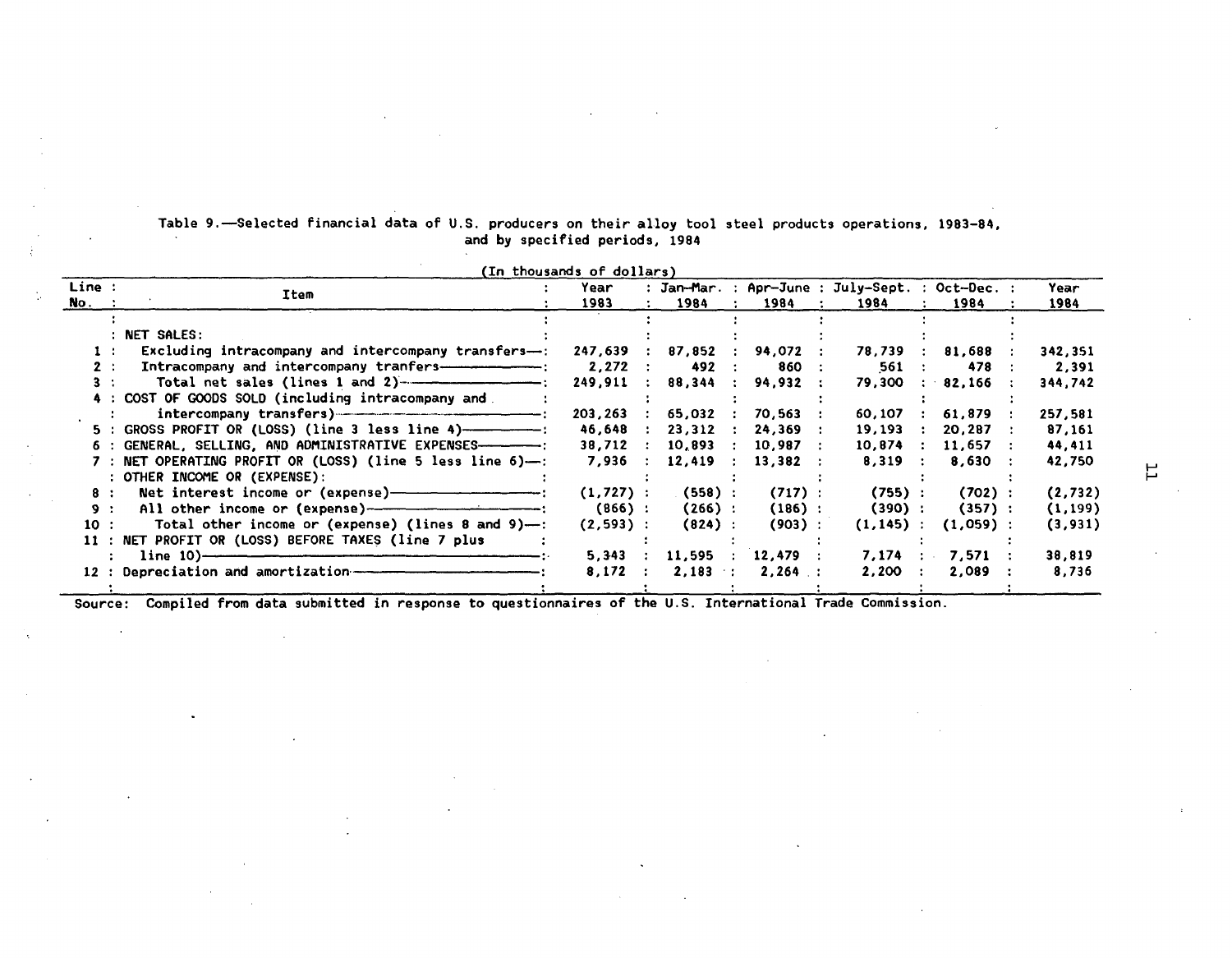Table 10.--Capital expenditures by U.S. producers for their operations producing stainless steel and alloy tool steel, by products, 1983-84

| (IN CHOUSANGS OF GOTTALS)                                                               |             |        |
|-----------------------------------------------------------------------------------------|-------------|--------|
| Item                                                                                    | $1983$ $1/$ | 1984   |
| All operations producing stainless steel and alloy tool                                 |             |        |
| steel products:                                                                         |             |        |
|                                                                                         |             |        |
| Building or leasehold improvements------------------------------- 22,904 :              |             | 18,743 |
| Machinery, equipment, and fixtures--------------------------------- : 150,324 : 123,396 |             |        |
| $Total$ 175,576 : 146,044                                                               |             |        |
| All operations producing stainless steel and alloy tool                                 |             |        |
| steel products subject to relief:                                                       |             |        |
|                                                                                         |             |        |
| Building or leasehold improvements-------------------------------- 17,637 :             |             | 11,939 |
| Machinery, equipment, and fixtures------------------------------- 120,068 :             |             | 72,784 |
|                                                                                         |             | 86,275 |
| Stainless steel plate:                                                                  |             |        |
|                                                                                         | 0:          | - 7    |
| Building or leasehold improvements-------------------------------- 1,070 :              |             | 985    |
|                                                                                         | 3,917:      | 3,855  |
|                                                                                         | 4,987:      | 4,847  |
| Stainless steel sheets and strip:                                                       |             |        |
| Land and land improvement $\overline{\hspace{1.5cm}1}$ , 113 :                          |             | 357    |
| Building or leasehold improvements--------------------------------- 9,867 : 2,958       |             |        |
|                                                                                         | $60, 102$ : | 37,896 |
|                                                                                         | 71,082:     | 41,211 |
| Stainless steel bar:                                                                    |             |        |
|                                                                                         | 411:        | 720    |
| Building or leasehold improvements-------------------------------- 4,517 :              |             | 4,354  |
|                                                                                         | $40,021$ :  | 15,877 |
|                                                                                         | 44,949 :    | 20,951 |
| Stainless steel wire rod:                                                               |             |        |
|                                                                                         | 186:        | 312    |
| Building or leasehold improvements-------------------------------- 1,463 :              |             | 2,557  |
|                                                                                         | $8,145$ :   | 8,136  |
|                                                                                         | 9,794:      | 11,005 |
| Alloy tool steel, all forms:                                                            |             |        |
|                                                                                         | 129:        | 156    |
|                                                                                         | 720:        | 1,085  |
|                                                                                         | 7,939:      | 7,020  |
|                                                                                         | 8,788:      | 8,261  |

(In thousands of dollars)

# 1/ Revised.

 $\Delta \sim 1$ 

 $\label{eq:2.1} \mathcal{F}^{(1)}_{\mathcal{F}}(\mathcal{F}^{(1)}) = \mathcal{F}^{(1)}_{\mathcal{F}}(\mathcal{F}^{(1)}) = \mathcal{F}^{(1)}_{\mathcal{F}}(\mathcal{F}^{(1)}) = \mathcal{F}^{(1)}_{\mathcal{F}}(\mathcal{F}^{(1)})$ 

 $\mathbb{R}^2$ 

 $\omega$ 

Source: Compiled from data submitted in response to questionnaires of the U.S. International Trade Commission.

 $\Phi_{\rm{max}}=0.01$  and

 $\bar{z}$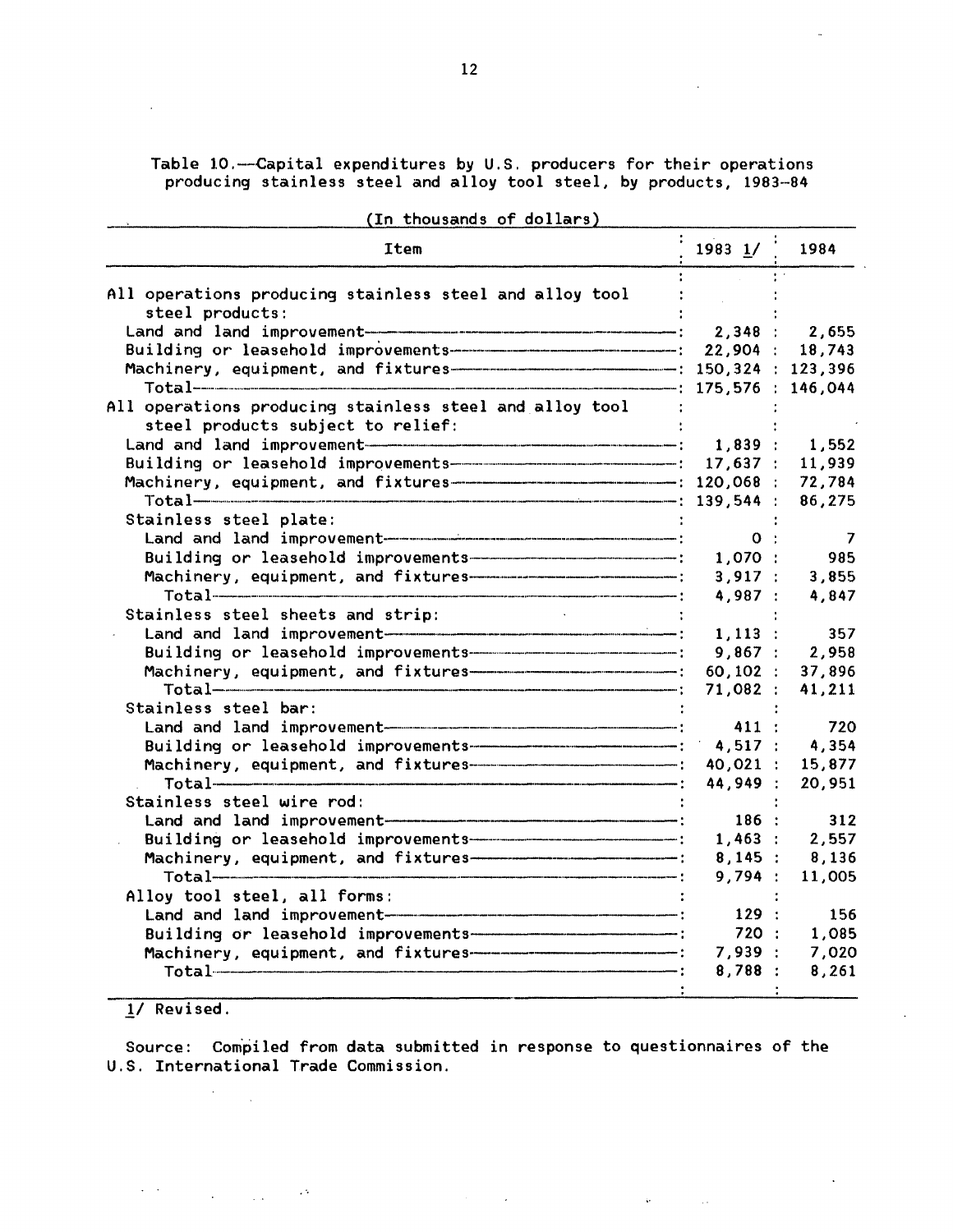# Table 11.-Projected capital expenditures as compared with actual capital expenditures, by producer, 1984

 $\mathcal{O}(\mathcal{O})$ 

# Note.—This section consists of data which would disclose confidential operations of individual concerns, and therefore may not be published.  $\sqrt{1-\epsilon}$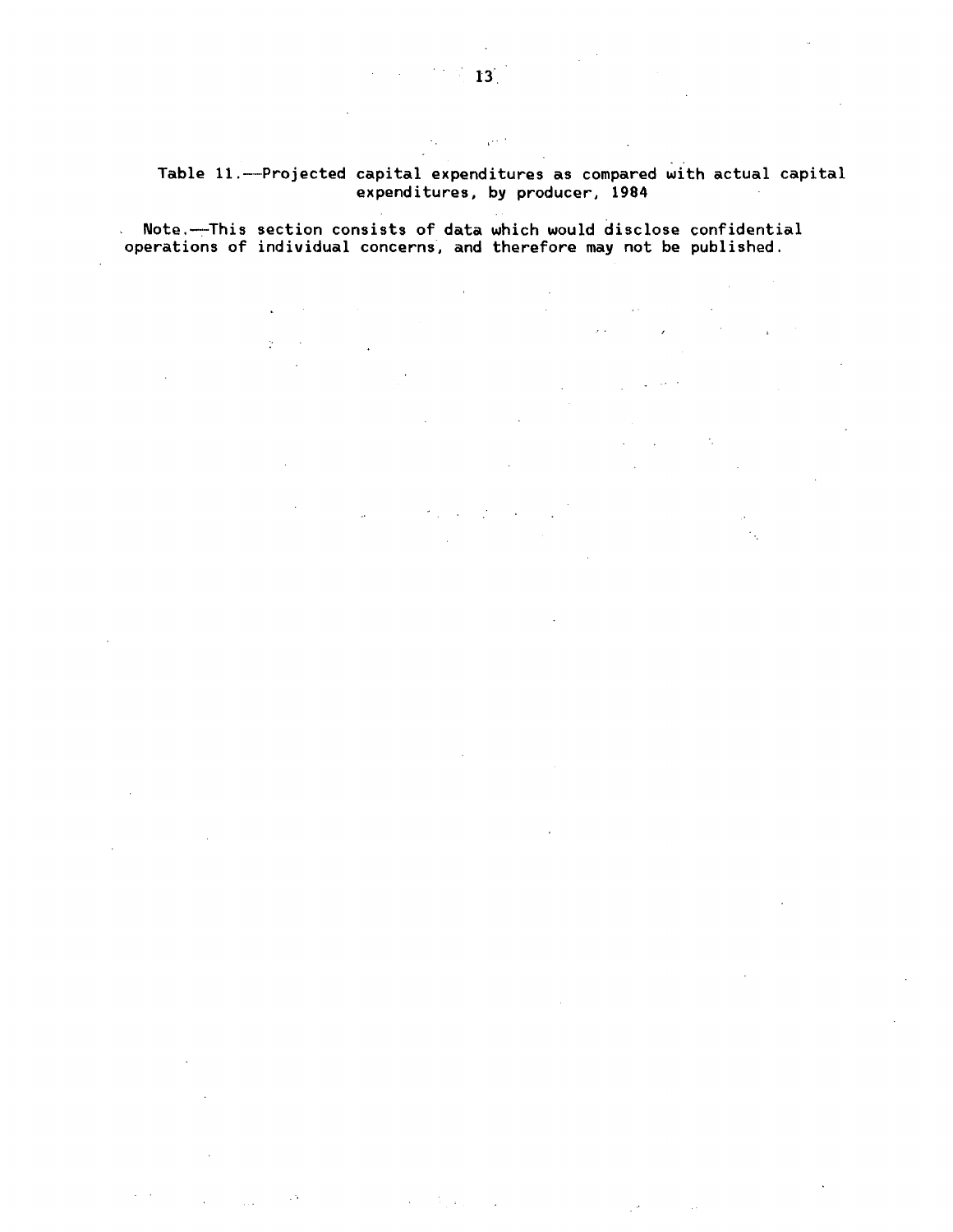Table 12.-Research and development expenses by U.S. producers for their operations producing stainless steel and alloy tool steel, by products,  $1983 - 84$ 

| (In thousands of dollars)                               |             |        |
|---------------------------------------------------------|-------------|--------|
| Item                                                    | $1983$ $1/$ | 1984   |
| All operations producing stainless steel and alloy tool |             | 35,153 |
| All operations producing stainless steel and alloy tool |             |        |
|                                                         |             | 25,468 |
|                                                         | 343:        | -- 106 |
|                                                         |             | 11,087 |
|                                                         |             | 7.334  |
|                                                         |             | 3.747  |
|                                                         |             | 3,194  |
|                                                         |             |        |

 $1/$  Revised.

Source: Compiled from data submitted in response to questionnaires of the U.S. International Trade Commission.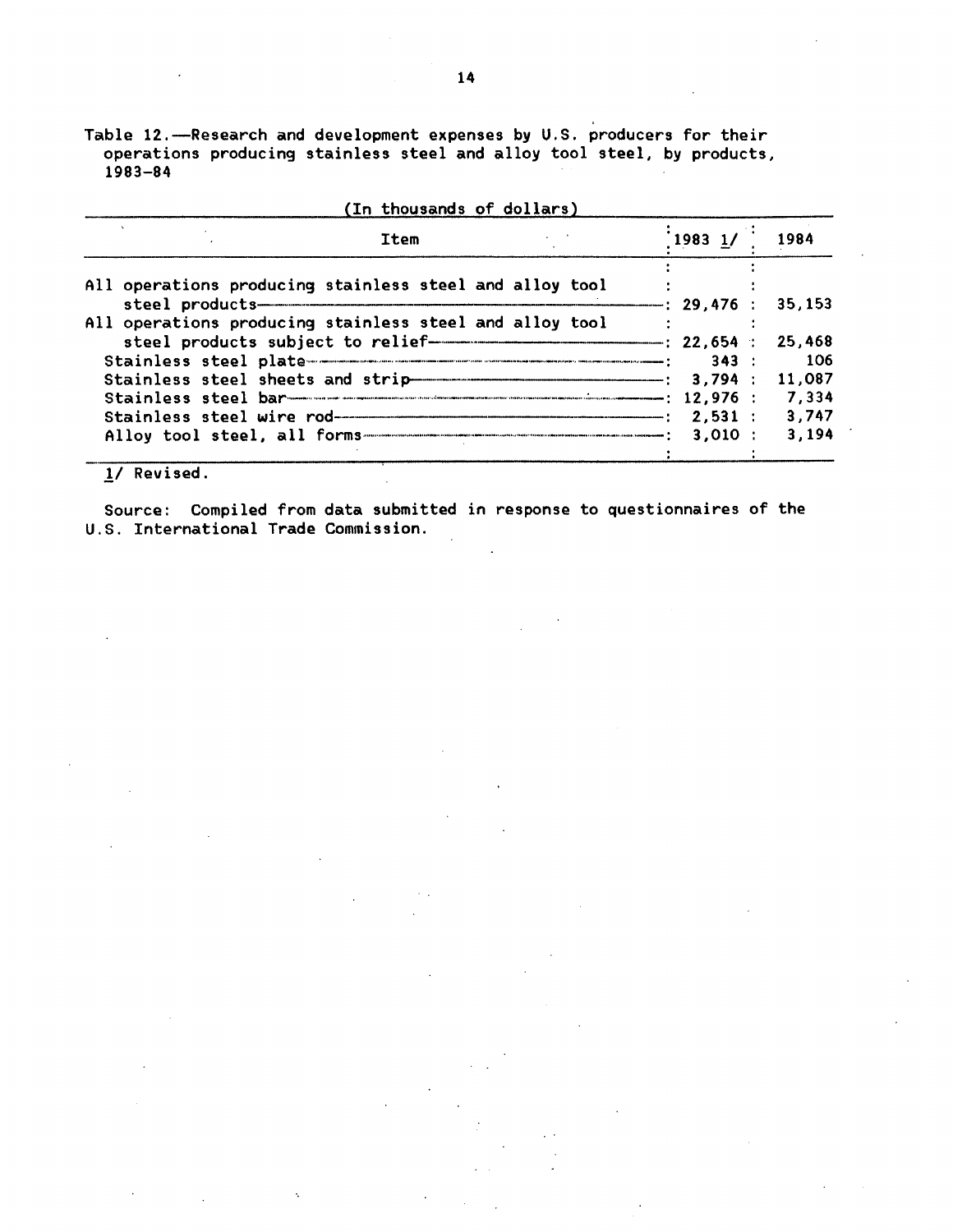Table 13.-Projected research and development expenditures as compared with actual research and development expenditures, by producer, 1984

Note.--This section consists of data which would disclose confidential 'operations of individual concerns, and therefore may not be published.

t g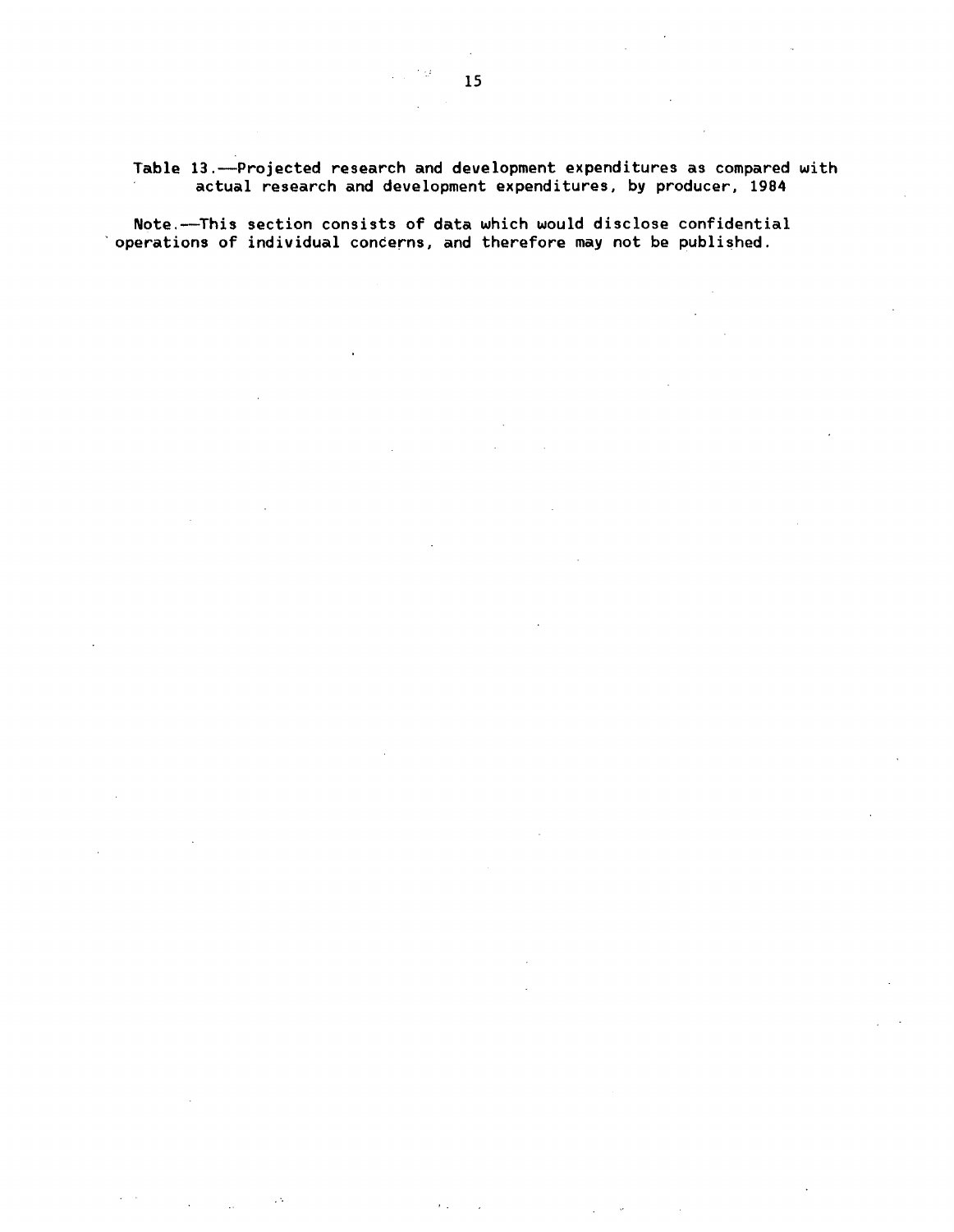Table 14.--Projected capital expenditures and expenditures on research and development by U.S. producers for their operations producing stainless steel<br>and allow tool steel products subject to relief 1985-87 and alloy tool steel products subject'to relief, 1985-87  $\mathbb{Z}$ 

|                                                | (In thousands of dollars) |                              |         |
|------------------------------------------------|---------------------------|------------------------------|---------|
| Item                                           | $1985 -$                  | <b>All Contracts</b><br>1986 | 1987    |
|                                                |                           |                              |         |
| Capital expenditures:                          |                           |                              |         |
| 1984 projections------------------------------ | 137,028:                  | $152,655$ :                  | 168,385 |
|                                                | 156, 712:                 | $151, 110$ :                 | 160,062 |
| Research and development                       |                           |                              |         |
| expenditures: 1/                               |                           |                              |         |
|                                                | 26,958:                   | 27,613:                      | 28,939  |
|                                                | $23,015$ :                | 24, 192:                     | 25,491  |
|                                                |                           |                              |         |

*11* Research and development includes the further development of present products, development of new or improved products, manufacturing methods, testing of new materials, and pure research.

Source: Compiled from data submitted in response to questionnaires of the U.S. International Trade Commission.

 $\sim$   $\sim$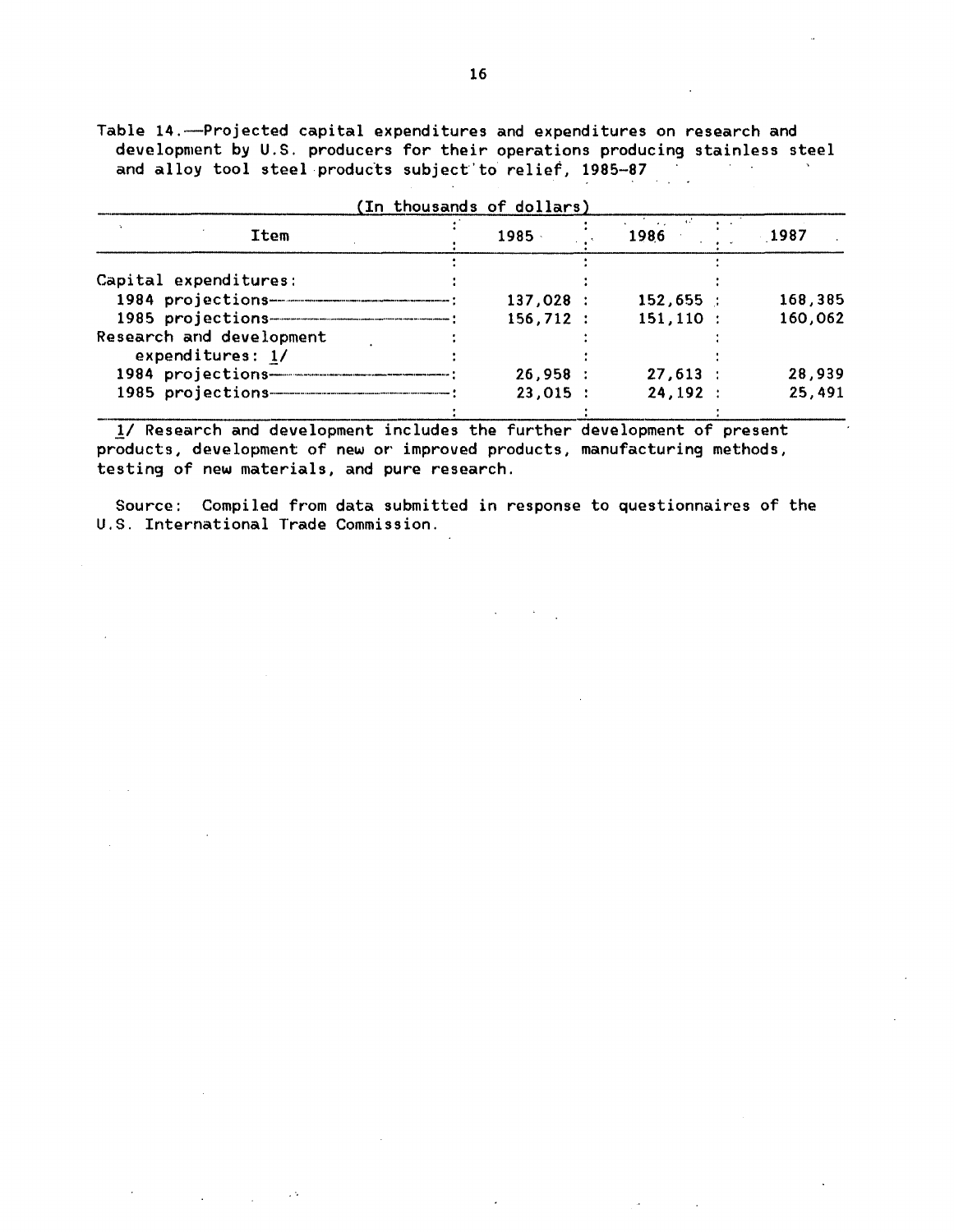Table 15.--Capital expenditures as a share of cash flow, and research and development expenditures as a share of total net sales, by product, 1979-84

|                                                                                                                                                                                                                                                                                                                                            |              | (In percent)         |                                              |                |                      |
|--------------------------------------------------------------------------------------------------------------------------------------------------------------------------------------------------------------------------------------------------------------------------------------------------------------------------------------------|--------------|----------------------|----------------------------------------------|----------------|----------------------|
|                                                                                                                                                                                                                                                                                                                                            |              |                      | Stainless steel                              |                | Alloy tool           |
| Item/year                                                                                                                                                                                                                                                                                                                                  | Plate        | Sheets and:<br>strip | Bar                                          | Wire rod       | steel, all<br>forms  |
| Capital expendi-<br>tures as a                                                                                                                                                                                                                                                                                                             |              |                      |                                              |                |                      |
| share of cash<br>flow: 1/                                                                                                                                                                                                                                                                                                                  |              |                      |                                              |                |                      |
|                                                                                                                                                                                                                                                                                                                                            | 12.6<br>20.4 | 9.3<br>36.4:         | 30.3<br>27.4                                 | 61.3<br>419.6  | 17.5<br>24.0         |
| $1981 -$                                                                                                                                                                                                                                                                                                                                   | 47.8         | $180.3$ :            | 51.0                                         | $2/$ (791.5)   | 38.1                 |
| $1982$ (24.7)<br>$1983$ $(47.1)$                                                                                                                                                                                                                                                                                                           |              | $108.2$ :<br>60.5:   | $2/$ (278.6)<br>$2/$ (1,594.5) : $2/$ (93.1) | : $2/$ (100.4) | $2/$ (187.6)<br>65.0 |
| Research and devel-:                                                                                                                                                                                                                                                                                                                       | 58.0         | 23.2                 | 73.8                                         | : 2/ (174.2)   | 17.4                 |
| opment expen-<br>ditures as a                                                                                                                                                                                                                                                                                                              |              |                      |                                              |                |                      |
| share of total<br>net sales:                                                                                                                                                                                                                                                                                                               |              |                      |                                              |                |                      |
| 1979                                                                                                                                                                                                                                                                                                                                       | 0.09         | 0.30                 | 1.42                                         | 1.75           | 0.58                 |
| 1980-                                                                                                                                                                                                                                                                                                                                      | 0.15         | $0.43$ :             | 1.38                                         | 2.21           | 0.72                 |
| $1981$ $\ldots$ $\ldots$ $\ldots$ $\ldots$ $\ldots$ $\ldots$ $\ldots$ $\ldots$ $\ldots$ $\ldots$ $\ldots$ $\ldots$ $\ldots$ $\ldots$ $\ldots$ $\ldots$ $\ldots$ $\ldots$ $\ldots$ $\ldots$ $\ldots$ $\ldots$ $\ldots$ $\ldots$ $\ldots$ $\ldots$ $\ldots$ $\ldots$ $\ldots$ $\ldots$ $\ldots$ $\ldots$ $\ldots$ $\ldots$ $\ldots$ $\ldots$ | 0.20         | $0.43$ :             | 1.48                                         | 2.50           | 0.87                 |
| $1982 -$                                                                                                                                                                                                                                                                                                                                   | 0.26         | 1.45:                | 2.11                                         | 4.64           | 1.15                 |
| 1984-                                                                                                                                                                                                                                                                                                                                      | 0.17<br>0.05 | 0.30 :<br>0.78       | 3.36<br>1.43                                 | 4.12<br>3.41   | 1.20<br>0.93         |
|                                                                                                                                                                                                                                                                                                                                            |              |                      |                                              |                |                      |

*11* Stainless steel plate, sheet and strip, and alloy tool steel data may be somewhat overstated due to failure of some companies to provide depreciation expenses for 1979-81.

2/ Parentheses signify that companies reported negative cash flow for the period indicated.

Source: For 1979-81, Stainless Steel and Alloy Tool Steel: Determinations of the Commission in Investigations No. TA-201-48 under Section 201 of The Trade Act of 1974, Together with the Information Obtained in the Investigation, USITC Publication 1377, May 1983. For 1982, 1983, and 1984, compiled from data submitted in response to questionnaires of the U.S. International Trade Commission.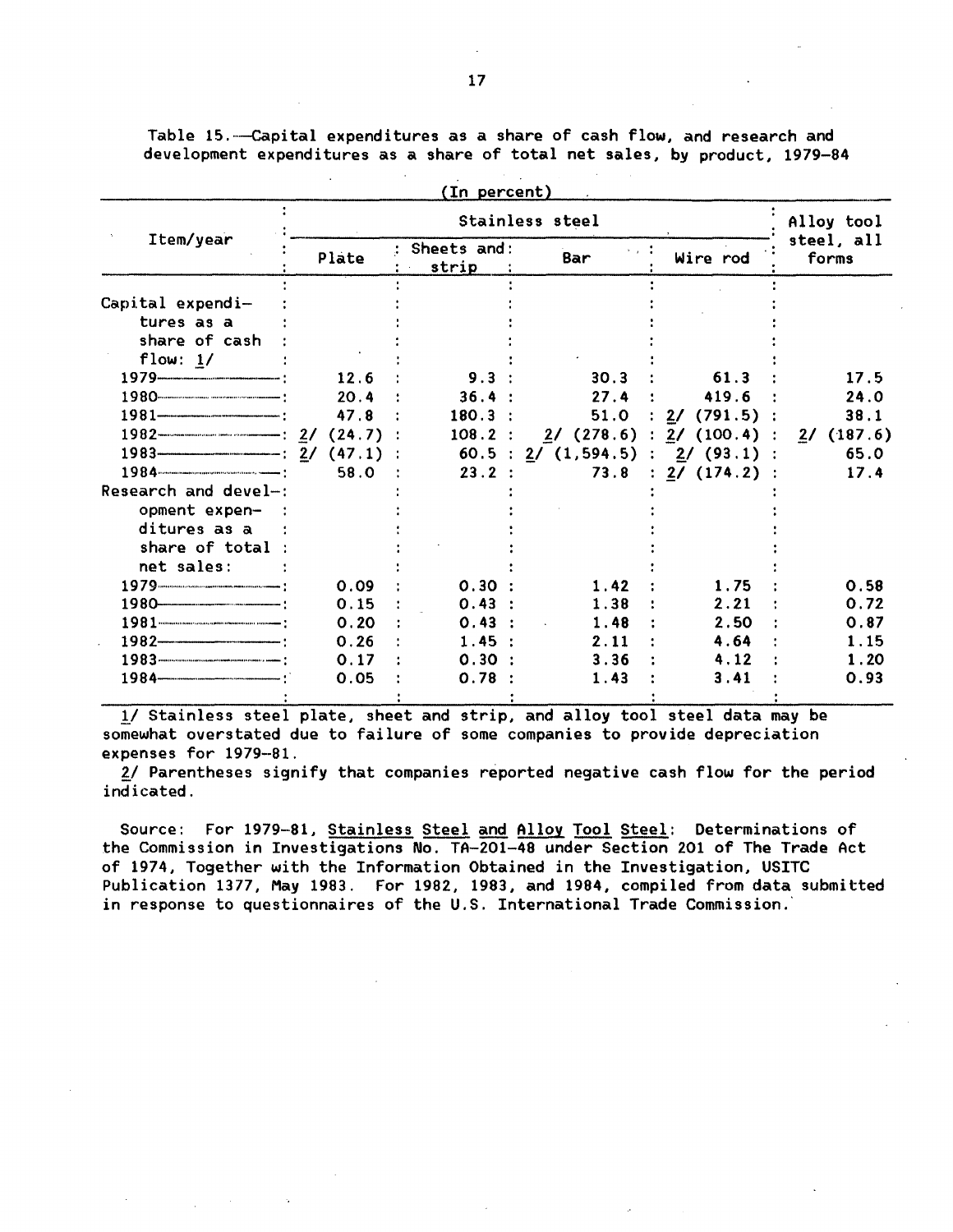# Efforts of Domestic Stainless and Alloy Tool Steel Producers to Adjust to Import Competition

 $\chi^2 \to 0$ 

. Note.---This section consists of data which would disclose confidential operations of individual concerns, and therefore may not be published.

 $\sim$   $\sim$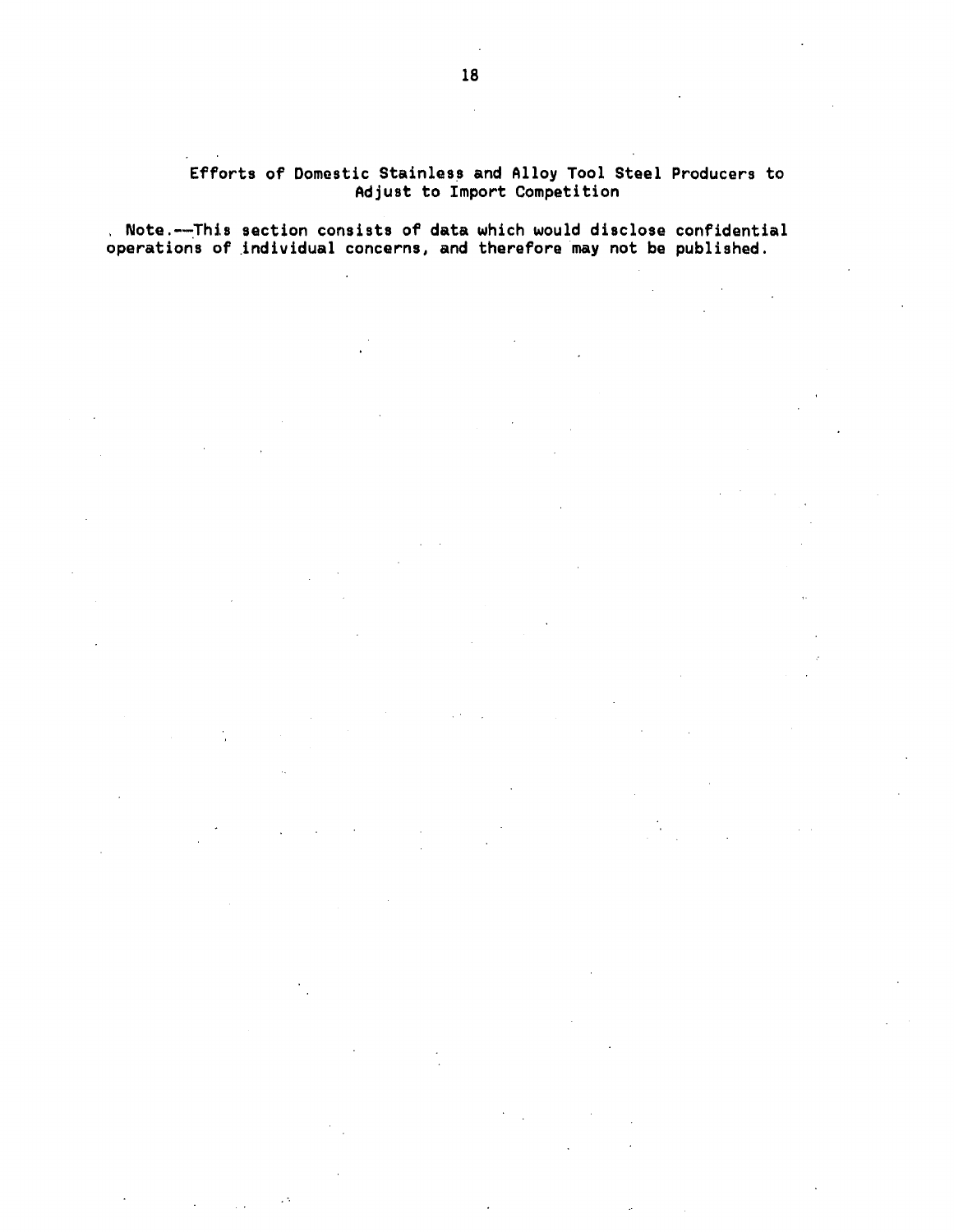# Major Foreign Suppliers of Stainless and Alloy Tool Steel to the United States

 $\cdot$  Brazil  $\pm$ 

There were six Brazilian producers of stainless and alloy tool steel products in 1984. Acos Anhanguera S.A. (Anhanguera) produced stainless wire rod; Acos Villares S.A. produced stainless wire rod, bars, and tool steel; Companhia Acos Especiales Itabira (Acesita) produced stainless bar, sheet and strip, and tool steel; Acos Finos Piratini S.A. (Piratini) produced stainless bar, rod, and tool steel; Siderurgica Nossa Senhora da Aparecida S.A. (Aparecida) produced stainless bar, rod, and tool steel; and Electrometal Acos Finos S.A. produced stainless bar and rod. Acesita and Anhanguera were Brazil's two leading producers of stainless and alloy tool steel in 1984.

In 1984, Acesita began work for the installation of a new Sendzimir mill and annealing and pickling facilities to raise capacity for alloy and stainless sheets at its Timoteo works from 129,000 short tons to 183,000 short tons per year. The expansion is scheduled to be completed in 1987. 1/

Brazilian production of stainless and alloy tool steel products increased from 94,000 short tons in 1983 to approximately 97,000 short tons in 1984, increasing capacity utilization to almost 54 percent from 52 percent. Production increased in response to increased demand for Brazilian exports by foreign automotive industries.  $2/$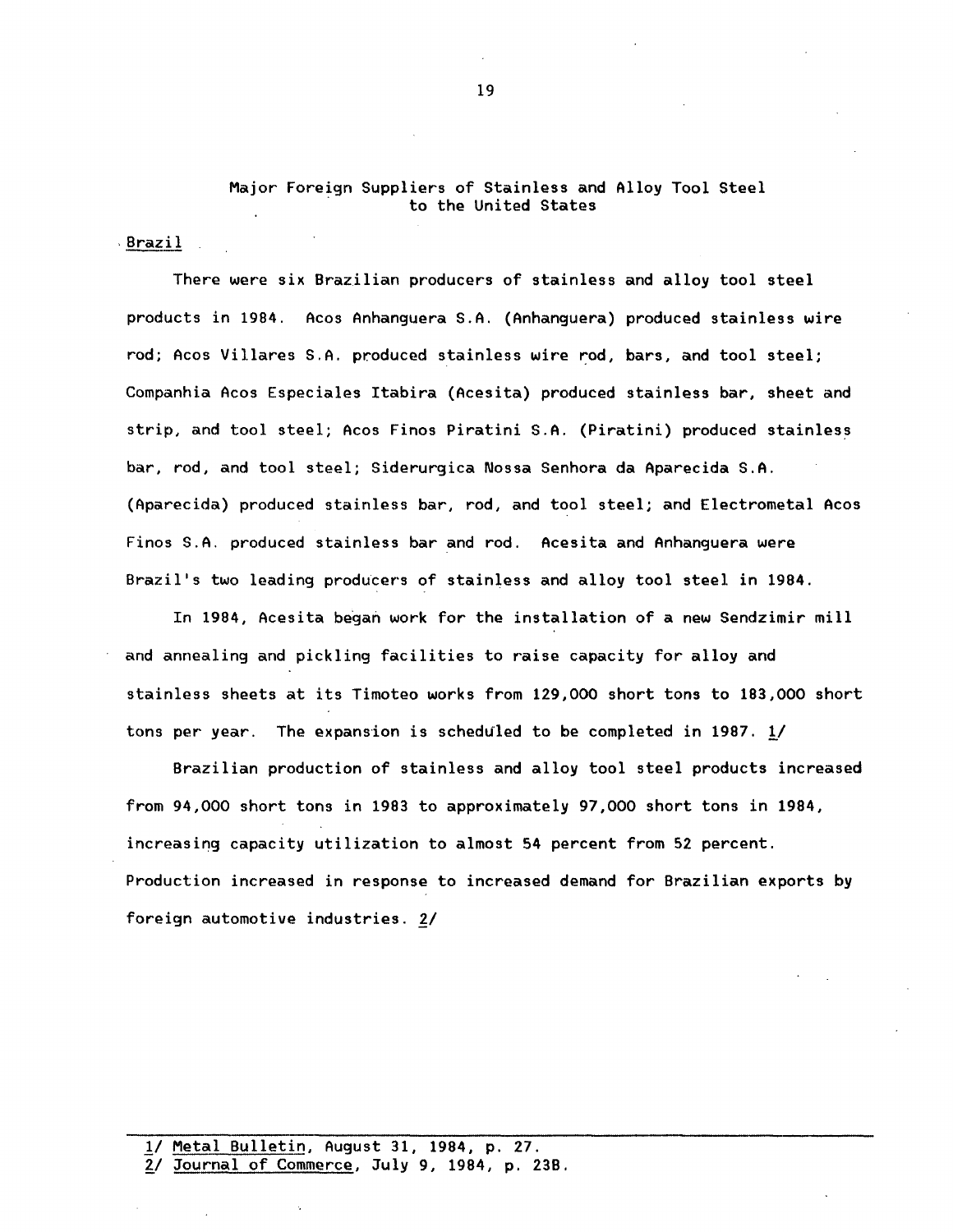## Stainless and alloy tool steel - Brazil

|                                                                                                                                                                                                                                                                                                                                                                                                                                                        | 1983      | 1984           |
|--------------------------------------------------------------------------------------------------------------------------------------------------------------------------------------------------------------------------------------------------------------------------------------------------------------------------------------------------------------------------------------------------------------------------------------------------------|-----------|----------------|
| $Production$ $        1,000$ short tons $-$<br>$Capacity$ $\overline{\qquad \qquad }$ $\qquad \qquad$ $\qquad \qquad$ $\qquad \qquad$ $\qquad \qquad$ $\qquad \qquad$ $\qquad \qquad$ $\qquad \qquad$ $\qquad \qquad$ $\qquad \qquad$ $\qquad \qquad$ $\qquad \qquad$ $\qquad \qquad$ $\qquad \qquad$ $\qquad \qquad$ $\qquad \qquad$ $\qquad \qquad$ $\qquad$ $\qquad \qquad$ $\qquad \qquad$ $\qquad$ $\qquad$ $\qquad$ $\qquad$ $\qquad$ $\qquad \$ | OΔ<br>180 | 1/97           |
| Capacity utilization------------------------------ percent--- 52.2                                                                                                                                                                                                                                                                                                                                                                                     |           | 180<br>$-53.9$ |

!/ Annualized from 11 month data.

Source: Production information obtained from the U.S. Department of State through the Brazilian Iron and Steel Institute. Capacity information was estimated from data supplied in Metal Bulletin Stainless Survey 1982, published by Metal Bulletin, Ltd., and from conversations with officials of Metal Bulletin.

#### France

In 1984, there were about 8 producers of stainless and alloy tool steel products in France. Almost 70 percent of French production of these steel products was accounted for by production of stainless sheets and strip. The largest producers of stainless and alloy tool steel products in 1984 included Sacilor, a state-owned producer of slabs and bars; Forge de Guegnon, a firm which is majority-owned by Sacilor and produces stainless steel sheets and strip; and Usinor, a state-owned producer of hot- and cold-rolled sheets, plate, and bar.

In April 1984, Sacilor and Usinor announced a joint venture to produce specialty steel bars and rods. The new company will include Sacilor's Safe and Pompey works and Usinor's Le Marais and Les Dunes works. 1/ In December 1984, Usinor announced a reorganization of its stainless sheet business. Usinor's Chatillon division was merged with its Usinor Inox subsidiary (formerly Peugot-Loire). The new group is called Usinor Chatillon

# .!/Metal Bulletin, April 17, 1984.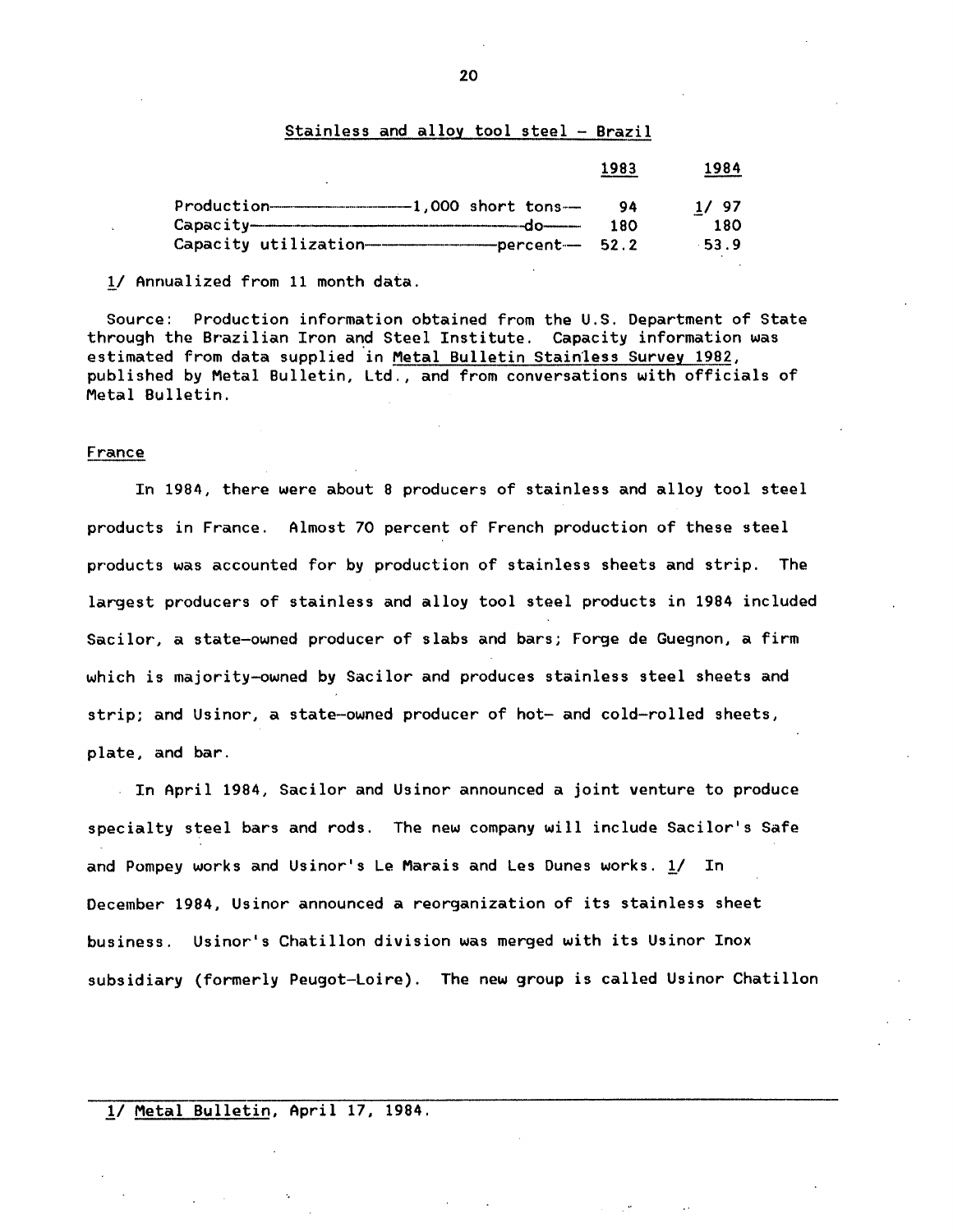and will be the second largest French producer of stainless steel sheets. 1/ At the same time Usinor announced plans to rationalize Chatillon's operations with improvements in its strip mill at Pont-de-Roide, to enable the plant to make a full range of stainless strip. Usinor also announced an increase in production and a profit for its specialty sheet operations in 1984 compared to a loss in 1983. 2/ Sacilor announced several improvements in its operations in 1984 including: modernization of hot-rolling at Sollac, modernization of the Ugine-Savoie rolling facilities, and modernization of Safe, the company's specialty steel bar subsidiary.

In June 1984, Creusot-Loire, once a leading French producer of stainless steel, declared bankruptcy and was placed in receivership. In recent years Creusot-Loire had sold many of its unprofitable stainless steel divisions in an effort to restore the firm's financial health. Creusot-Loire now produces stainless steel plate, its only remaining stainless operation, at Le Creusot and Chateauneuf. *11* 

France's production of stainless and alloy tool steel increased from 461,000 short tons in 1983 to 519,000 short tons in 1984 as demand for flat-rolled products increased rapidly.

1/ Ibid., December 28, 1984, p. 23. *11* Ibid., January 11, 1985, p. 25. !/Ibid., July 31, 1984, p. 21.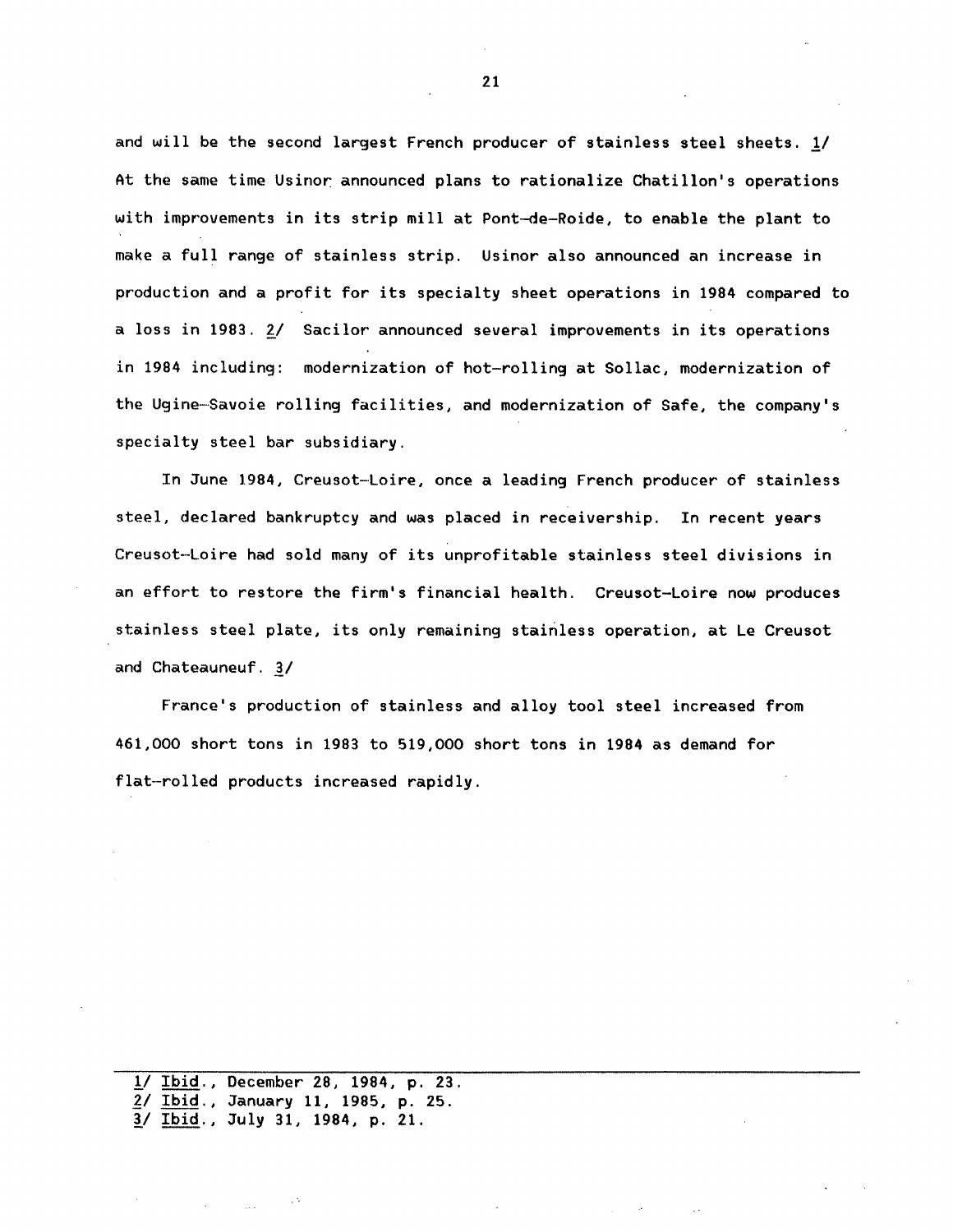## Stainless and alloy tool steel  $-$  France

|                                              | 1983     | 1984          |
|----------------------------------------------|----------|---------------|
|                                              | $1/$ 461 | 1/519         |
| $\cosh t$                                    | 2/ 554   | $\frac{3}{ }$ |
| Capacity utilization----------------percent- | 83.2     | 3/            |

!/ Excludes cold-rolled bars.

2/ Stainless steel capacity only.

3/ Not available.

Source: Production information obtained from U.S. Department of State<br>telegram. Capacity information for 1983 was estimated from data supplied Capacity information for 1983 was estimated from data supplied in Metal Bulletin Stainless Survey 1982, published by Metal Bulletin, Ltd.

#### Japan

There were approximately 20 producers of stainless and alloy tool steel in Japan in 1984. The largest producers were Nippon Steel Corp., the only stainless and alloy tool steel producer in Japan producing both flat and round products; Nisshin Steel Co., the largest flat-rolled products producer in Japan; Daido Steel Co., the largest round products producer in Japan; and Nippon Kokan, K.K. (NKK), the third largest integrated steel producer in Japan, and a producer of stainless steel ingots, billets, pipes and tubes, and plates.

Nippon Steel, which accounts for nearly 25 percent of all Japanese stainless production, announced a major reorganization of its steel operations in 1984. Under the reorganization, Nippon's Muroran facility will concentrate on producing stainless steel bar and rod, while the Hikari facility will concentrate on stainless sheet, wire rod and welded tube production. At the same time, two other facilities producing stainless steel will close in 1984. The moves are designed to reduce surplus and inefficient capacity.  $1/$  No

# 1/ Metal Bulletin, January 27, 1984, p. 23.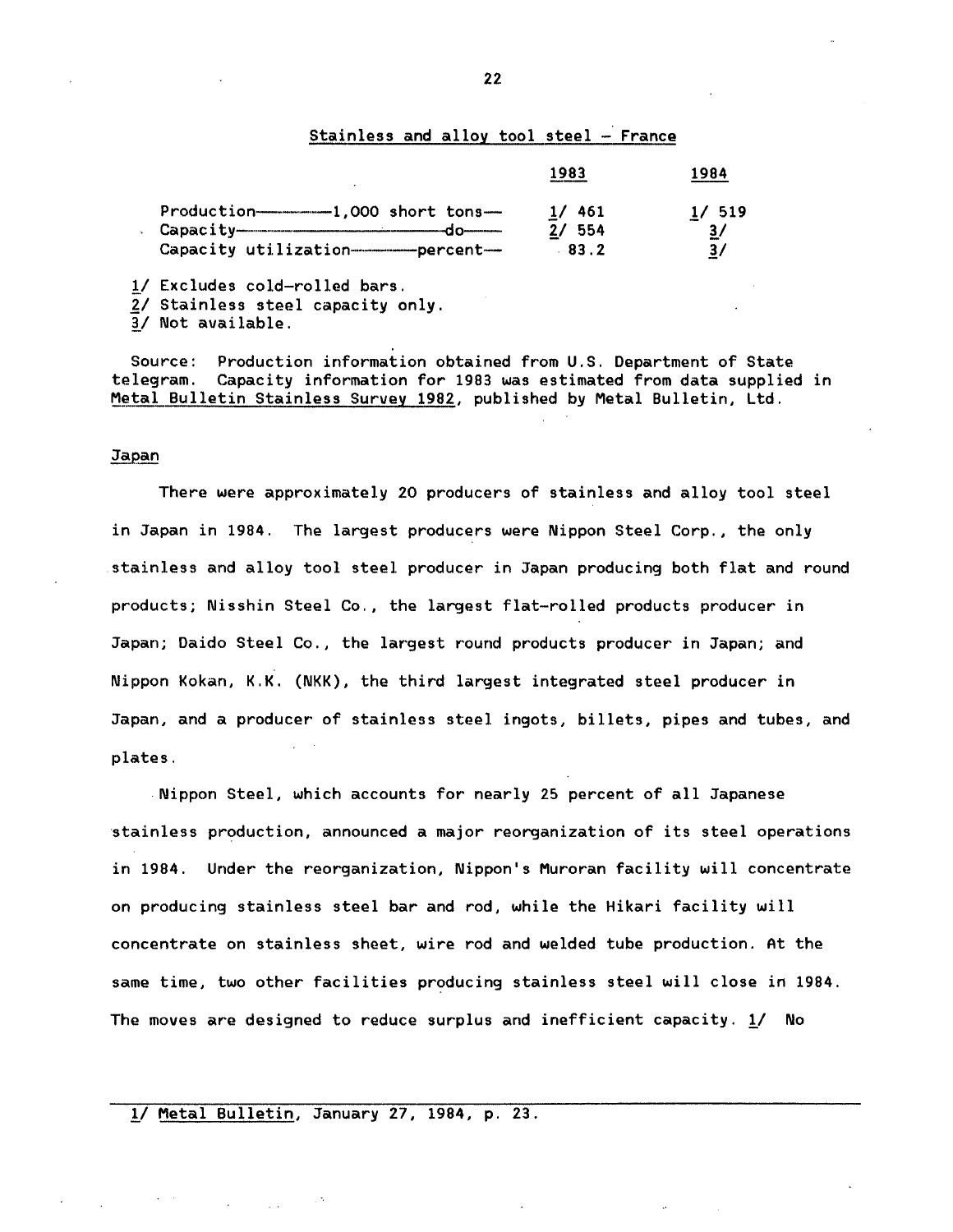other Japanese companies planned major capital spending plans in the specialty steel sector in 1984. *11* 

Japanese production of stainless and alloy tool steel products increased from 2,161,000 short tons in 1983 to an estimated 3,533,000 short tons in 1984.

|                                                                                                                                                                                                                                                                                                                                                      | 1983  | 1984  |
|------------------------------------------------------------------------------------------------------------------------------------------------------------------------------------------------------------------------------------------------------------------------------------------------------------------------------------------------------|-------|-------|
| $Production$ $1,000$ short tons $-$                                                                                                                                                                                                                                                                                                                  | 2.161 | 3,533 |
| $Capacity$ $\overline{\phantom{}}$ $\overline{\phantom{}}$ $\phantom{}$ $\phantom{}$ $\phantom{}$ $\phantom{}$ $\phantom{}$ $\phantom{}$ $\phantom{}$ $\phantom{}$ $\phantom{}$ $\phantom{}$ $\phantom{}$ $\phantom{}$ $\phantom{}$ $\phantom{}$ $\phantom{}$ $\phantom{}$ $\phantom{}$ $\phantom{}$ $\phantom{}$ $\phantom{}$ $\phantom{}$ $\phant$ | 17    |       |
| Capacity utiliation-------------------percent---                                                                                                                                                                                                                                                                                                     | 17    |       |

Stainless and alloy tool steel - Japan

!/ Not available.

Source: Production information obtained from Department of State telegram.

#### Republic of Korea

Sammi Steel Co., South Korea's only stainless and alloy tool steel producer, produces steel primarily for export markets, with the EC, the United States, Canada, and South East Asia, its major markets. Press reports indicate that in 1984 Sammi encountered stiff competitive pressures in its major markets for stainless sheet from Spanish and French sheet. However, Sammi experienced booming domestic and foreign demand by foreign automobile industries for its stainless steel bars. 2/

Beginning in 1983 Sammi shifted its focus from carbon steel production to a greater concentration on stainless and tool steel production. In March 1984,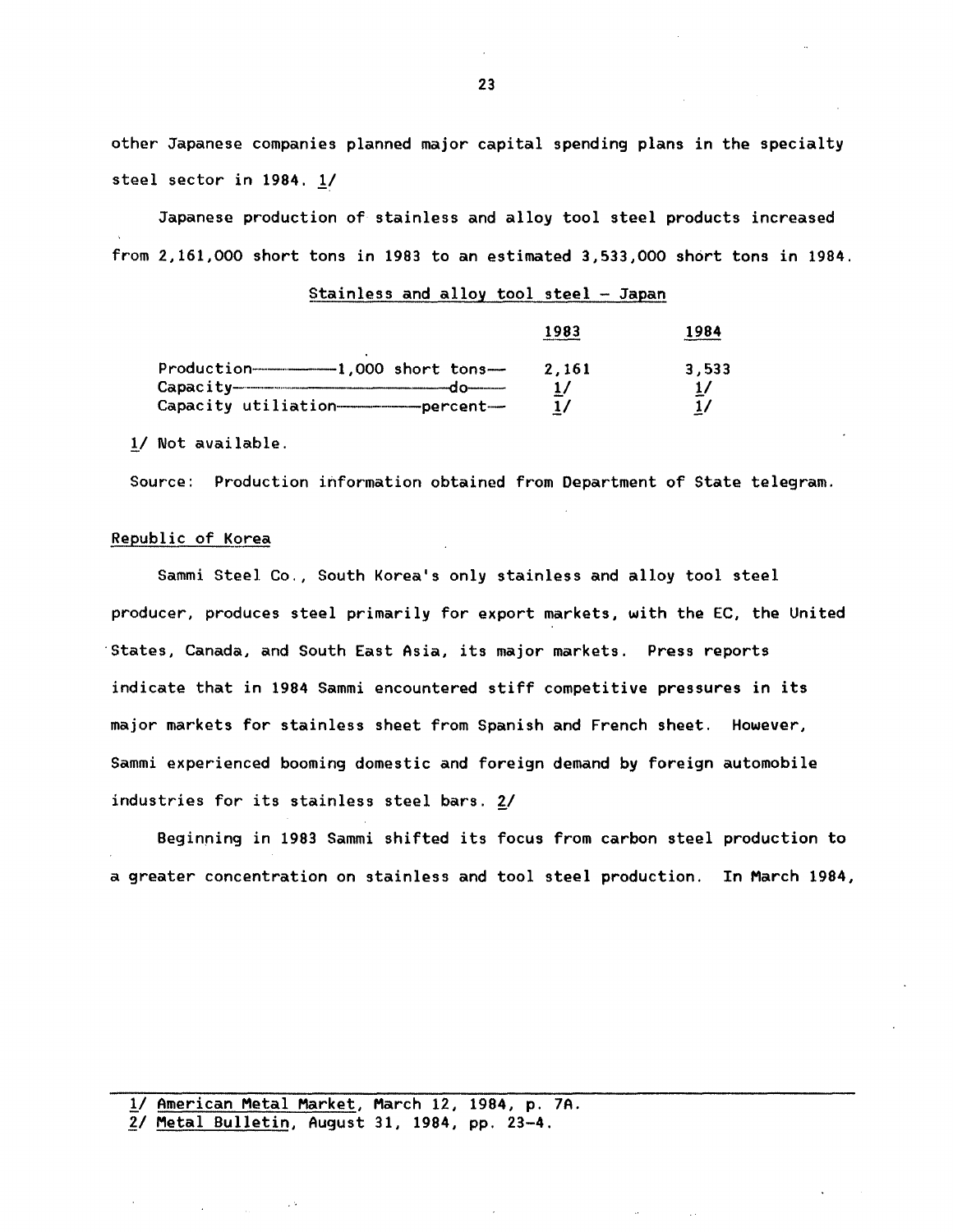Sammi commissioned the third Sendzimir mill at its Changwon works, boosting stainless cold rolling capacity there to 130,000 short tons per year. 1/

South Korean production of stainless steel bar, rod, sheets and strip increased from an estimated 95,000 short tons in 1983 to 144,000 short tons in 1984. Almost 91 percent of production in 1984 was accounted for by sheet and strip production. South Korean capacity to produce stainless steel bar, rod, sheets and strip rose to 195,000 short tons in 1984 compared with an estimated 132,000 short tons in 1983. Capacity utilization rose to 73.8 percent in 1984 from 72.0 percent in 1983.

#### Stainless steel bar, rod, sheets and strip - South Korea

|                                             | 1983  | Y 84 |
|---------------------------------------------|-------|------|
| $Production$ $        1,000$ short tons $-$ | 1/95  | 144  |
|                                             | 1/132 | 195  |
|                                             | 72.0  | 73.8 |

1/ Estimated by ITC staff from conversations with Metal Bulletin, Ltd.

Source: Information for 1984 obtained from U.S. Department of State telegram.

#### Spain

There were six Spanish producers of stainless and alloy tool steel products exporting to the United States in 1984. Major producers included Acerinox SA, a producer of a wide variety of finished steel products, including sheet and strip; SA Echevarria, a producer of bar and rod, Aceros Inoxidables Roldan SA, a producer of bar and sheet; and La Calibradora Mecanica SA, a producer of bar.

24

 $1/$  Ibid.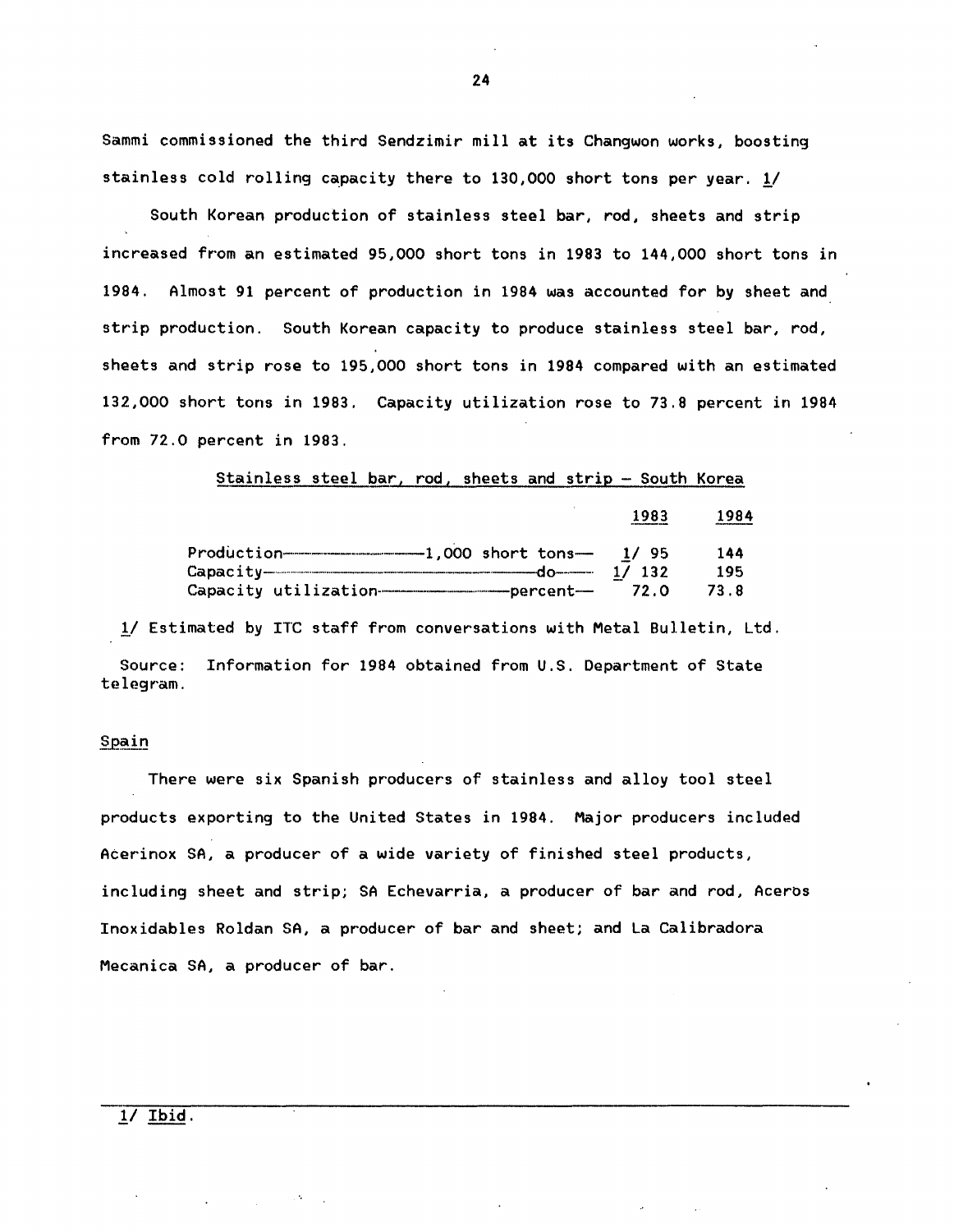In 1984, Acerinox continued the modernization of its Algeciras works. Acerinox will install new equipment for the Algeciras temper mill to allow product width to be broadened from 1,280 mm to l,500 mm and coil weight to be increased from 18 short tons to 32 short tons. Acerinox produces 130,000 tons of continuously cast slab per year, most of which was rolled into finished products at various European mills prior to its modernization efforts. *11*  Acerinox produced 33 percent more stainless products in 1984 than in 1983, and expects to produce 25 percent more in 1985. The company exported more to EC and Asian nations in 1984 but less to the United States. 2/

Also in 1984, the Aceriales group, which includes Olarra and Echevarria, continued the restructuring plan for the specialty steel industry in the Basque region, announced in 1983. This plan includes major investments in improved rolling, melting, and continuous casting capability and integration of specialty steel production, all to be completed by 1986. *11* In June 1984, Aceriales announced that Echevarria and two other specialty steel producers would combine to form Aceros Especiales del Norte SA (Acenor). The agreement calls for the rationalization of Acenor's specialty steel operations through work force reductions, elimination of inefficient capacity, and plant modernization. The agreement also calls for increased specialty steel sales activities by Acenor's marketing subsidiary.

Spanish production of stainless steel increased from 217,000 short tons in 1983 to 303,000 short tons in 1984 as a result of recovery in the consumer goods and food equipment sectors. Total capacity equaled 455,000 short tons in 1983 while capacity utilization equaled 47.7 percent.

- *11* ~etal Bulletin, May 4, 1984, p. 25.
- *ii* Ibid., February 1, 1985, p. 25. *11* Ibid., September 13, 1983, p. 29.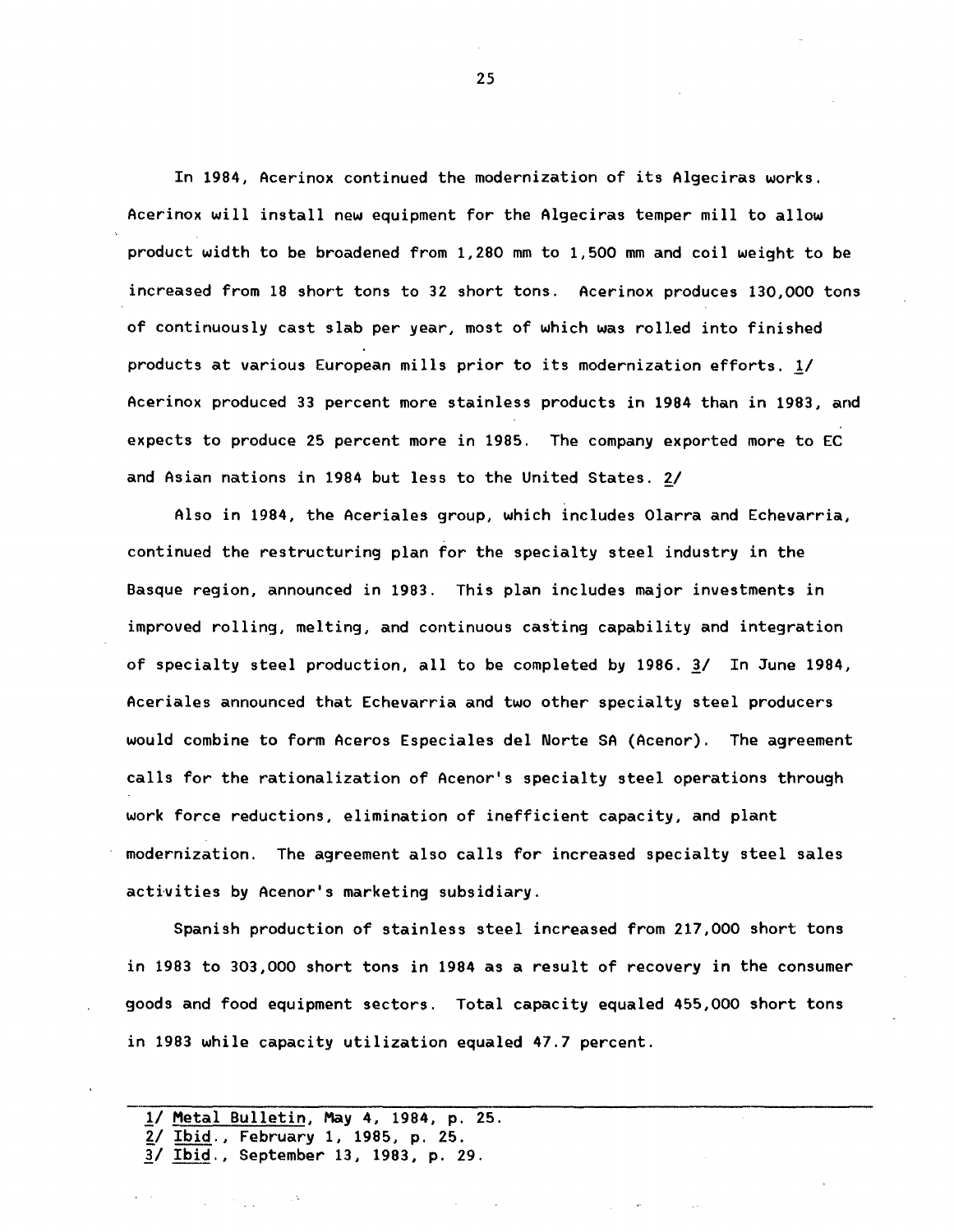## Stainless and alloy tool steel - Spain

|                                                                                                                                                                                                                                                                                                                                                                                                                                     | 1983        | 1984                                  |
|-------------------------------------------------------------------------------------------------------------------------------------------------------------------------------------------------------------------------------------------------------------------------------------------------------------------------------------------------------------------------------------------------------------------------------------|-------------|---------------------------------------|
| $Capacity$ $\overline{\phantom{}}$ $\overline{\phantom{}}$ $\phantom{\ddots}$ $\phantom{\ddots}$ $\phantom{\ddots}$ $\phantom{\ddots}$ $\phantom{\ddots}$ $\phantom{\ddots}$ $\phantom{\ddots}$ $\phantom{\ddots}$ $\phantom{\ddots}$ $\phantom{\ddots}$ $\phantom{\ddots}$ $\phantom{\ddots}$ $\phantom{\ddots}$ $\phantom{\ddots}$ $\phantom{\ddots}$ $\phantom{\ddots}$ $\phantom{\ddots}$ $\phantom{\ddots}$ $\phantom{\ddots}$ | 455<br>47.7 | 1/303<br>$\mathbf{2}\mathbf{/}$<br>2/ |

!/ Stainless steel production only. 2/ Not available.

Source: Production information is from Annual Stainless Steel Statistics, 1984, published by Inco-Europe, Ltd. and from Alloy Metals and Steel Market Research, published in West Germany. Capacity information for 1983 is estimated from data found in Metal Bulletin Stainless Survey 1982, published by Metal Bulletin, Ltd.

#### Sweden

In 1984, there were approximately nine producers of stainless and alloy tool steel products in Sweden. Major producers include Avesta AB, a producer of stainless flat-rolled products; Sandvik AB, a producer of specialty tubes, strip, and wire; and Uddeholm AB, a leading alloy tool steel producer.

In January 1984, the Swedish specialty steel industry announced a reorganization leaving Avesta and Sandvik as the leading stainless producers. Under terms of the reorganization, Sandvik agreed to concentrate on specialty steel tubes, strip, and wire; Avesta agreed to concentrate on flat-rolled products; and Uddeholm, once a producer of a full range of stainless steel products, agreed to concentrate on alloy tool steel products and to sell its other operations to Avesta. Fagersta AB, once a leading producer of hot- and cold-rolled stainless steel strip and wire rod, began to diversify out of steel in 1984, and most of its stainless operations were absorbed by Avesta.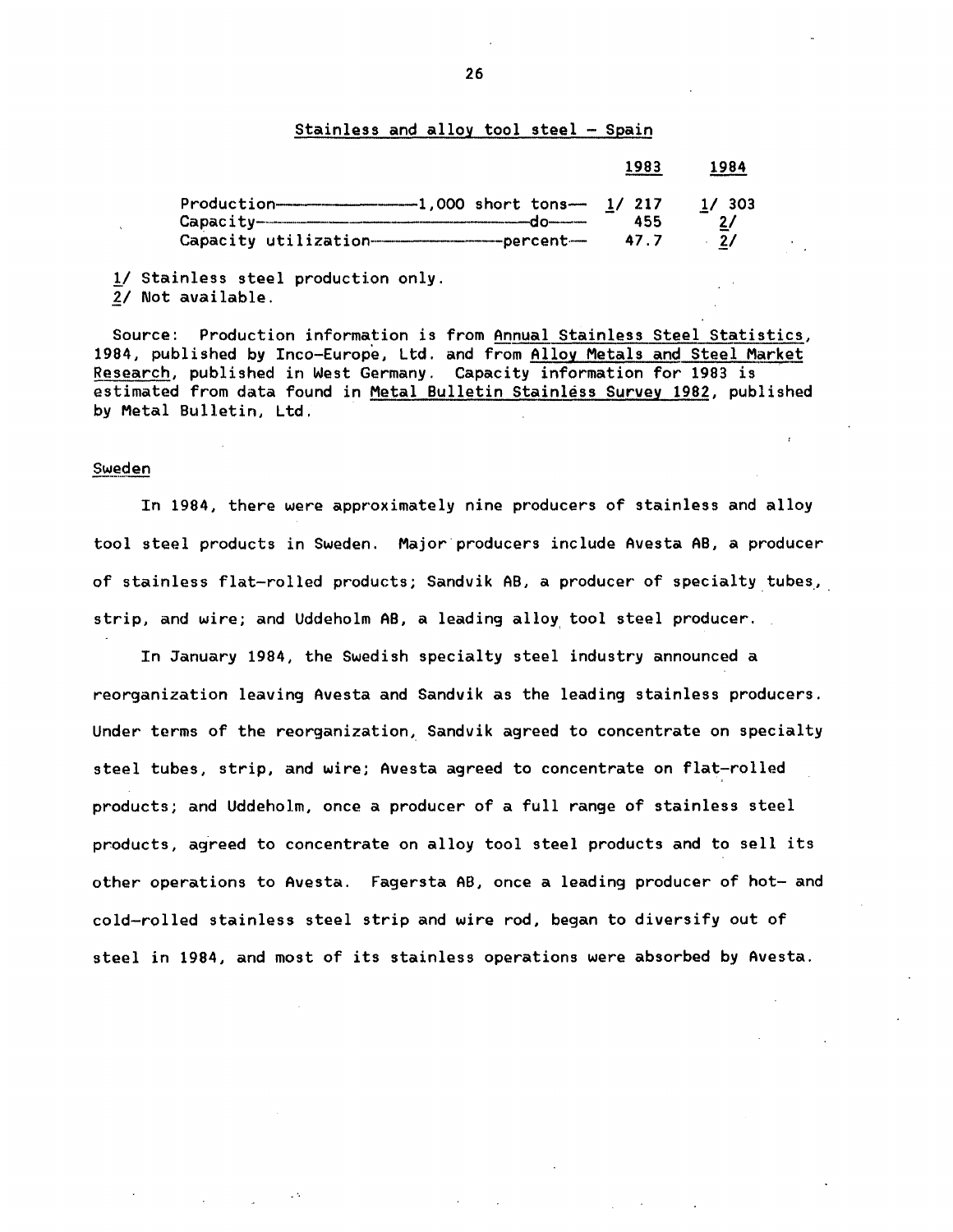The industry hoped that by combining operations it would eliminate duplication and inefficiency. !/

In August 1984, Avesta announced, as part of its reorganization efforts, that it would shut the melt shop and continuous caster at Fagersta by 1985, thereby idling about 120,000 short tons of annual melting capacity. The company also announced the closing, by 1985, of its 34,000 ton cold-rolling mill at Avesta. Some production will be transferred to other Avesta facilities. 2/ Because overcapacity in the Swedish specialty steel industry is considered to be high, the plant closings were not expected to affect production. 3/ Avesta also announced the first in a series of new investments, which will include improvements in stainless platemaking and cold rolling operations at its facility in Torshalla. In October, Avesta announced plans to install a new temper mill in an effort to penetrate stainless steel markets for brewing and dairy equipment with its 2 meter wide cold-rolled sheet. The new mill will enable Avesta to increase its capacity for this product from 47,000 short tons to 64,000 short tons per year. 4/

Uddeholm reported that demand for its tool steel products increased significantly in 1984 and that its Hagfors tool steel works operated at close to full capacity.  $5/$ 

Swedish production of stainless steel increased from 410,000 short tons in 1983 to 474,000 short tons in 1984 due to increased domestic demand for

*<sup>11</sup>* Metal Bulletin, January 13, 1984, p. 32. ~/Ibid., August 31, 1984, p. 23. *11* Financial Times, January 13, 1984, p. 25. !/Metal Bulletin, October 5, 1984, p. 31. ~/Ibid., March 16, 1984, p. 33.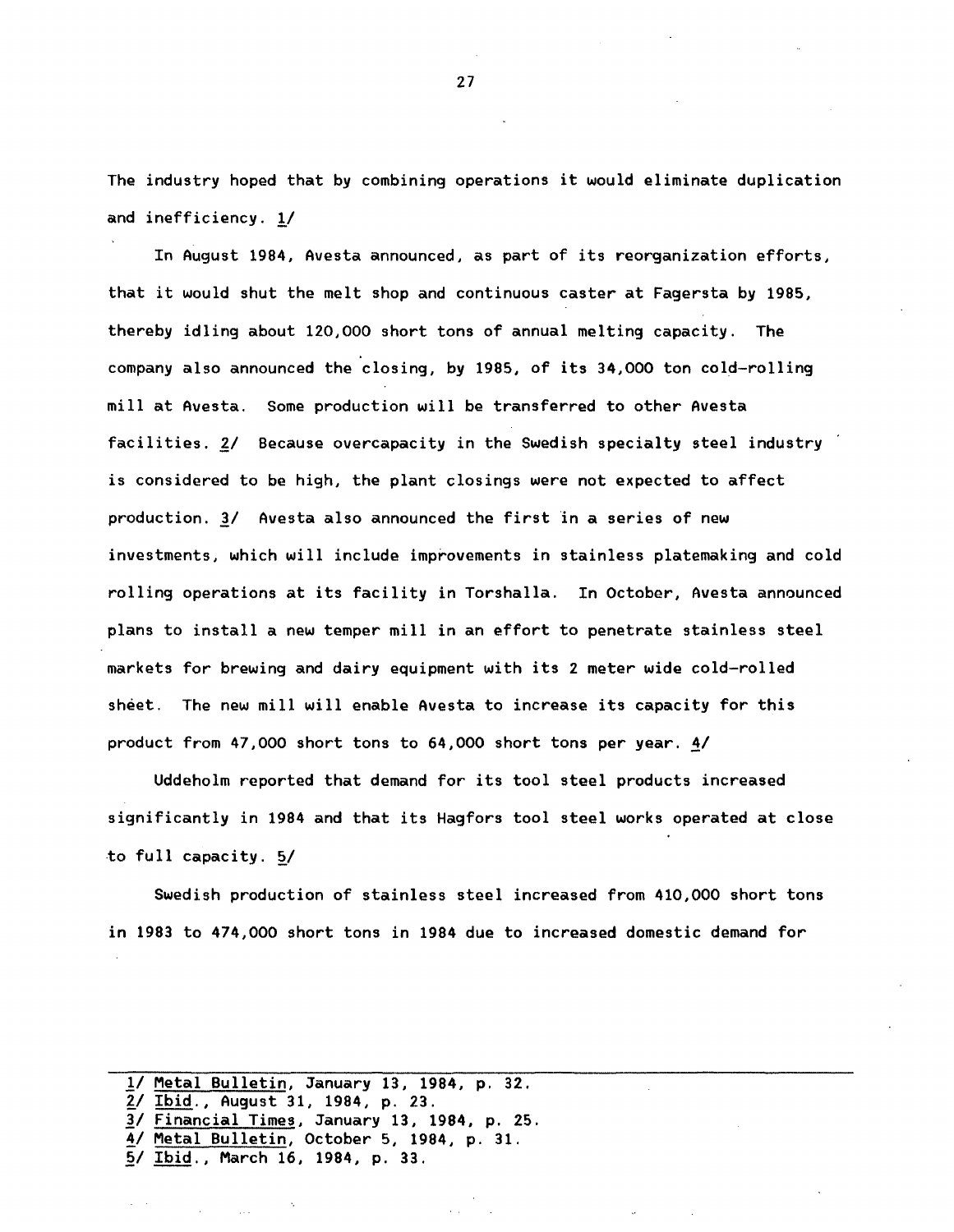consumer products. Swedish capacity to produce stainless and alloy tool steel declined from an estimated 750,000 short tons in 1983 to an estimated 720,000 short tons in 1984, as the Swedish industry continued to reorganize, while capacity utilization rose from 54.7 percent in 1983 to 65.8 percent in 1984.

#### Stainless and alloy tool steel - Sweden

|                                                     | 1983                        | 1984                   |
|-----------------------------------------------------|-----------------------------|------------------------|
| $Production$ $1,000$ short tons<br>$Capacity$ $d_0$ | 1/410<br>-750<br>21<br>54.7 | 1/474<br>2/720<br>65.8 |

 $1/$  Stainless steel only. *lt* Estimated by ITC staff.

Source: Production information is from Annual Stainless Steel Statistics, 1984, published by Inco-Europe, Ltd. and from Alloy Metals and Steel Market Research, published in West Germany. Capacity information was estimated from data supplied in Metal Bulletin, Ltd. and from conversations with officials of Metal Bulletin.

## United Kingdom

The British stainless and alloy tool steel industry consists of British  $\sim$   $\sim$ Stainless Corporation, a division of state-owned British Steel Corporation,  $\cdot$ and approximately six private sector firms, which are members of the British Independent Steel Producers Association (BISPA). British Stainless is by far the largest producer of stainless steel in-the United Kingdom, while alloy tool steel is produced in small quantities by a limited number of small firms. Many stainless and alloy tool steel producers have discontinued operations in recent years citing the competitive pressures of foreign competition. 1/ Industry sources indicate there was no significant change in

# 1/ Financial Times, March 26, 1984, p. 26.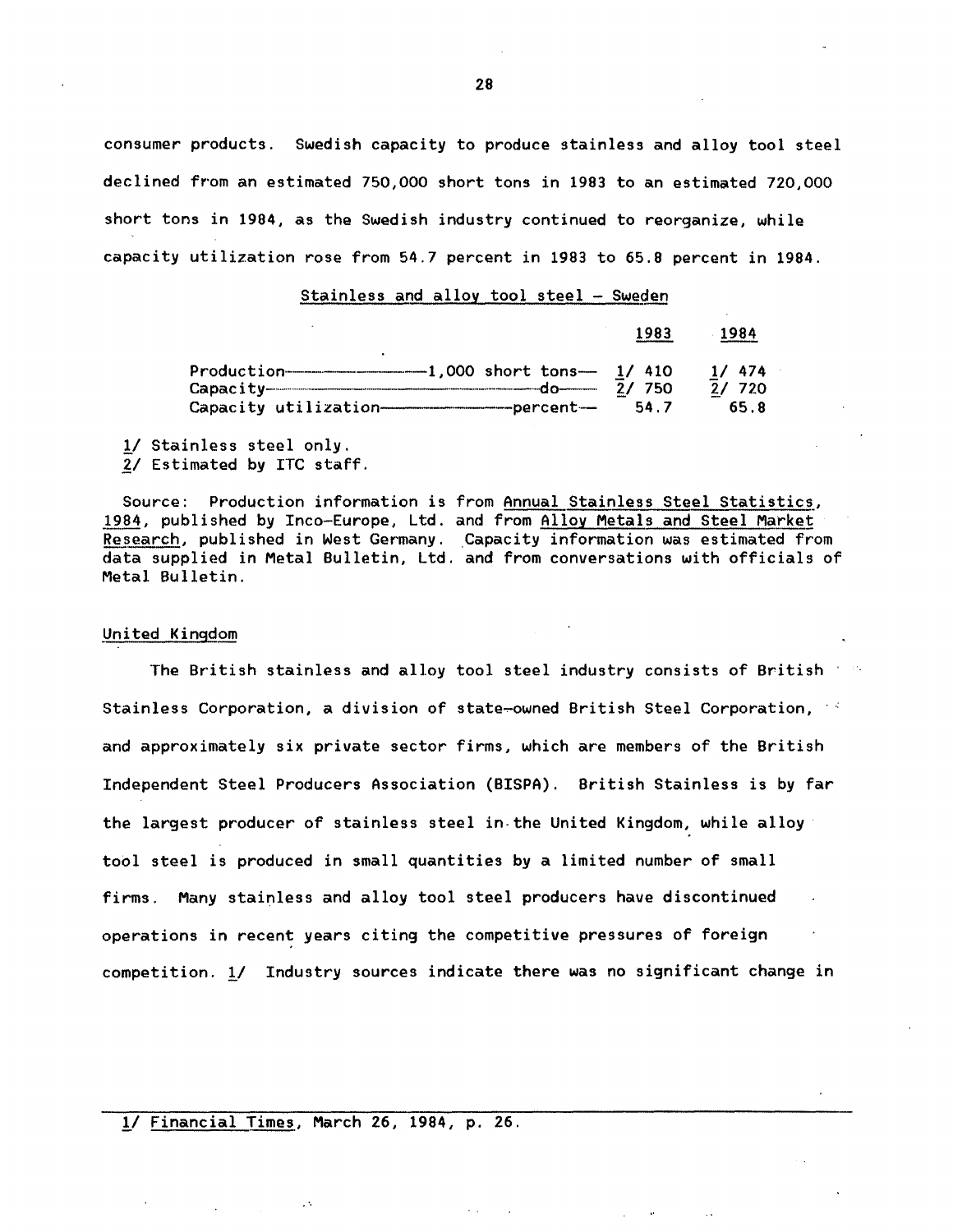British capacity in 1984, that no firms began or terminated production in 1984, and no programs to restructure the British industry were announced in  $1984.1/$ 

Total UK production of stainless steel products increased from 252,000 short tons in 1983 to 282,000 short tons in 1984 due to general improvement in the economic climate and due to the falling value of the British pound relative to other key currencies. 2/ Production of flat-rolled products has increased almost 20 percent from 1983 levels.

Stainless steel - United Kingdom

|                              | 1983 | 1984          |
|------------------------------|------|---------------|
|                              | 252  | 282           |
| $Capacity$ $\longrightarrow$ |      | $\frac{1}{2}$ |

1/ Not available.

Source: Production information is from Annual Stainless Steel Statistics, 1984, published by Inco-Europe, Ltd. and from Alloy Metals and Steel Market Research, published in West Germany.

#### West Germany

There were two major producers of stainless and alloy tool steel in West Germany in 1984; Krupp Stahl AG, a producer of a full range of specialty steel products and Thyssen Edelstahwerke AG, a subsidiary of Thyssen AG and a producer of a wide range of specialty steel producers. Thyssen and Krupp are among the world's largest stainless and alloy tool steel producers in the world. In May 1984, Thyssen Edelstahlwerke announced the closing of its bar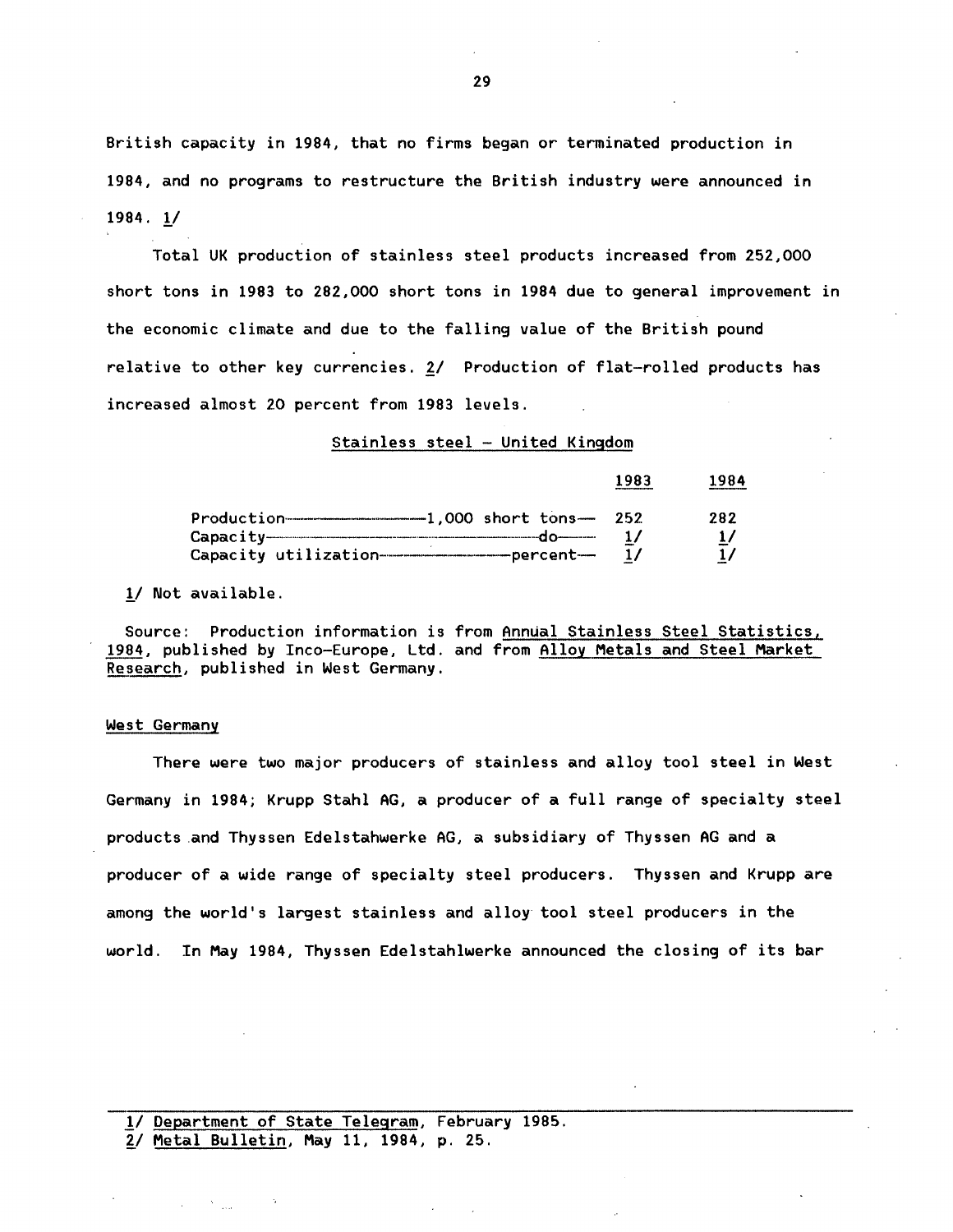and rod mill at Witten with the loss of 650 jobs and approximately 70,000 short tons of capacity. 1/

West German production of stainless steel products increased to 968,000 short tons in 1984 from 823,000 short tons in 1983 due to stronger international and domestic demand for flat-rolled products. Capacity declined from 1.2 million short tons in 1983 to an estimated 1.1 million short tons in 1984, resulting from the closing of Thyssen Edelstahlwerke's bar and rod mill, while capacity utilization increased from 68.6 percent in 1983 to 85.7 percent in 1984.

## Stainless Steel - West Germany

|                                                    | 1983  | 1984    |
|----------------------------------------------------|-------|---------|
| Production-------------------1.000 short tons---   | 823   | 968     |
| $\cosh y$                                          | 1,200 | 1/1,130 |
| Capacity utilization-------------------percent---- | 68.6  | 85.7    |

1/ Estimated by staff of the U.S. International Trade Commission.

Source: Production information is from Annual Stainless Steel Statistics, 1984, published by Inco-Europe, Ltd. and from Alloy Metals and Steel Market Research, published in West Germany. Capacity information is estimated from data supplied in Metal Bulletin Stainless Survey 1982, published by Metal Bulletin, Ltd. and from conversations with officials of Metal Bulletin.

1/ Metal Bulletin, May 15, 1984, p. 37.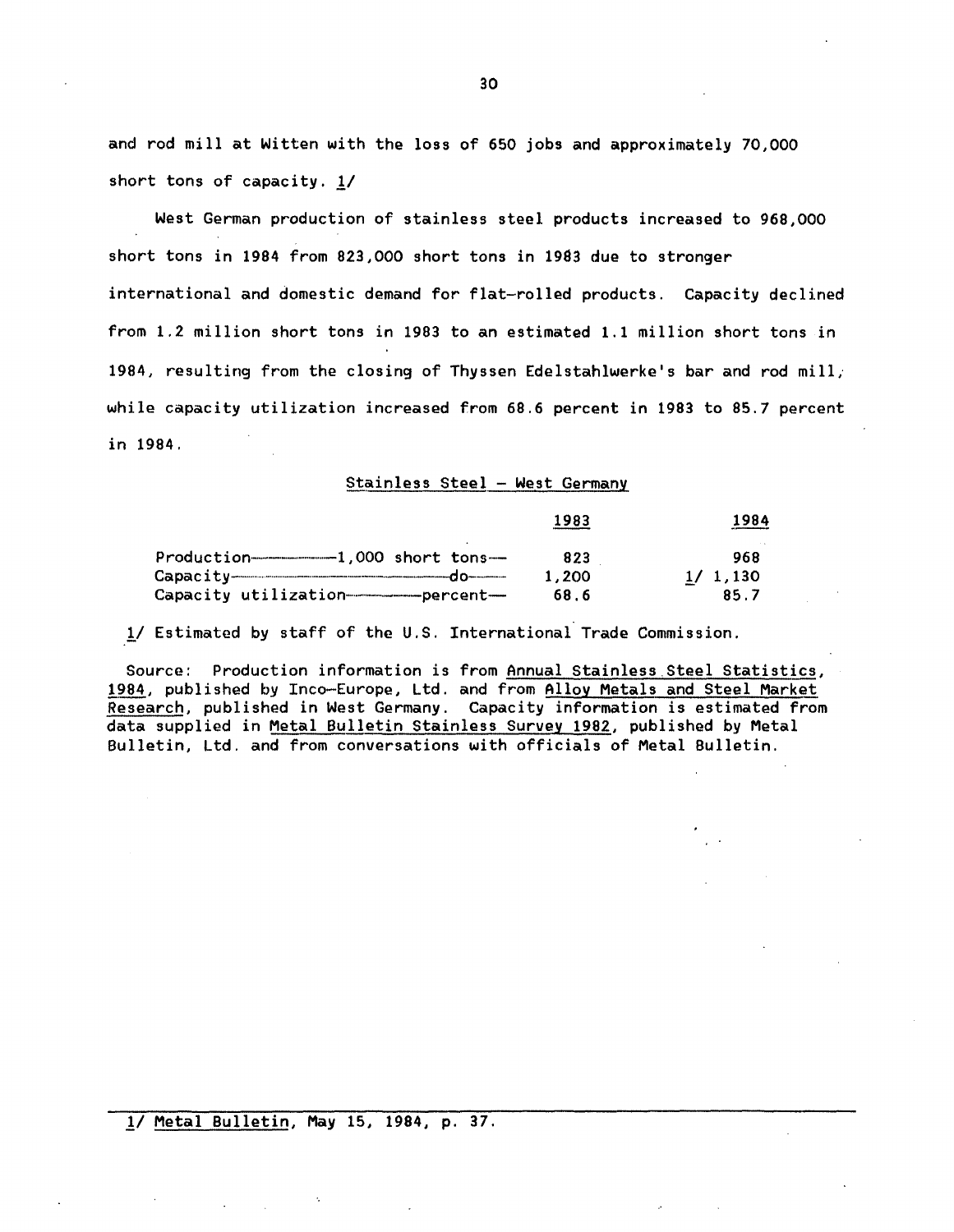# APPENDIX A

# TOTAL CAPITAL EXPENDITURES, BY PRODUCER, BY TYPE OF OPERATION, 1983